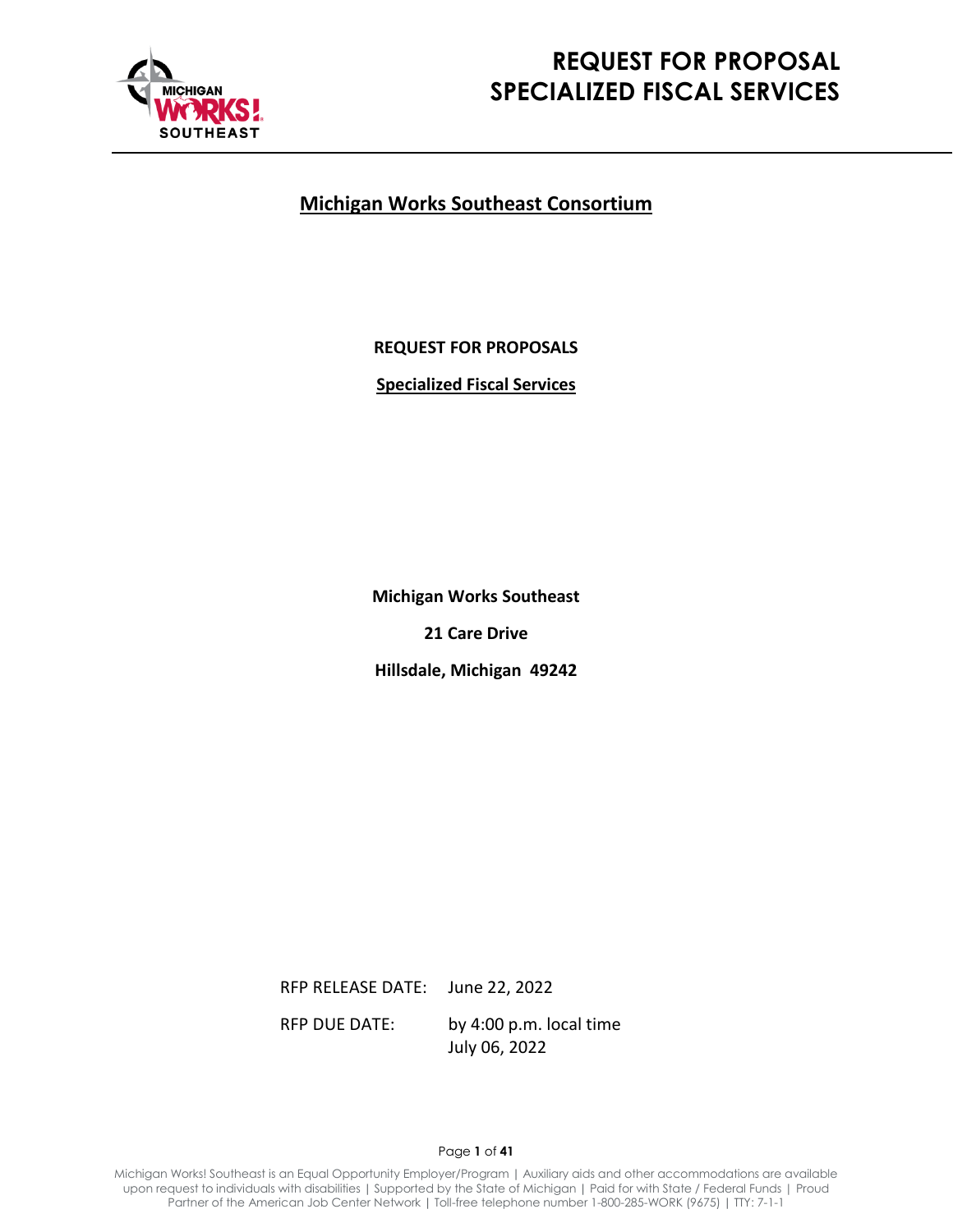|                     |                                                                   | Page |
|---------------------|-------------------------------------------------------------------|------|
|                     |                                                                   |      |
|                     |                                                                   | 2    |
|                     |                                                                   |      |
| <b>SECTION I:</b>   |                                                                   | 4    |
|                     |                                                                   | 4    |
|                     |                                                                   | 4    |
|                     |                                                                   | 4    |
|                     |                                                                   | 5    |
| SECTION II:         |                                                                   | 6    |
|                     |                                                                   | 6    |
|                     |                                                                   | 6    |
|                     |                                                                   | 6    |
|                     |                                                                   |      |
| <b>SECTION III:</b> | PERFORMANCE STANDARDS FOR CONTRACTORS                             | 8    |
|                     |                                                                   | 8    |
|                     |                                                                   | 8    |
|                     |                                                                   | 8    |
|                     |                                                                   | 8    |
|                     |                                                                   | 8    |
|                     |                                                                   |      |
| <b>SECTION IV:</b>  |                                                                   | 9    |
|                     |                                                                   | 9    |
|                     |                                                                   | 13   |
|                     | Certification Regarding Debarment and Suspension                  | 13   |
|                     |                                                                   | 13   |
|                     |                                                                   | 13   |
|                     |                                                                   | 14   |
|                     |                                                                   | 14   |
|                     |                                                                   | 15   |
|                     |                                                                   | 16   |
|                     |                                                                   | 16   |
|                     |                                                                   | 16   |
|                     |                                                                   | 16   |
|                     |                                                                   |      |
| SECTION V:          |                                                                   | 18   |
|                     |                                                                   | 18   |
|                     |                                                                   | 18   |
|                     |                                                                   | 19   |
|                     |                                                                   | 19   |
|                     |                                                                   | 19   |
|                     |                                                                   | 19   |
|                     | Instructions for Certification Regarding Debarment and Suspension | 20   |
|                     | Certification Regarding Debarment and Suspension                  | 21   |
|                     |                                                                   | 22   |
|                     |                                                                   |      |

# TABLE OF CONTENTS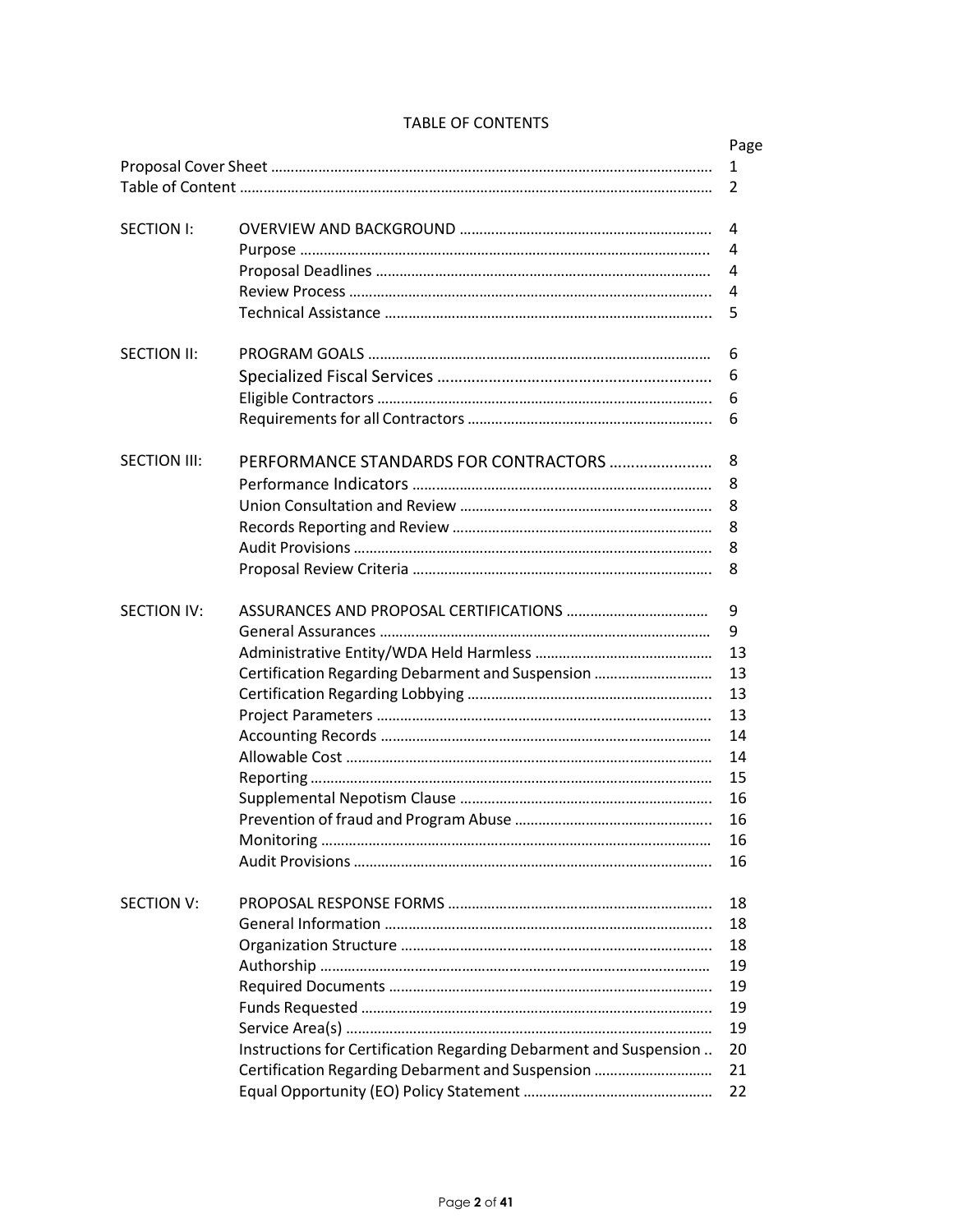|                      | Instructions for Completion Lobbying Activities Form | 23 |
|----------------------|------------------------------------------------------|----|
|                      |                                                      | 25 |
|                      |                                                      | 27 |
|                      |                                                      | 28 |
|                      |                                                      | 29 |
| <b>SECTION VI:</b>   |                                                      | 30 |
|                      |                                                      | 30 |
|                      |                                                      | 30 |
|                      |                                                      | 30 |
|                      |                                                      | 30 |
|                      |                                                      | 30 |
| <b>SECTION VII:</b>  |                                                      | 31 |
|                      |                                                      | 31 |
|                      |                                                      | 32 |
|                      |                                                      | 32 |
| <b>SECTION VIII:</b> |                                                      | 33 |
|                      |                                                      | 33 |
|                      |                                                      | 33 |
|                      |                                                      | 33 |
|                      |                                                      | 33 |
|                      |                                                      | 34 |
|                      |                                                      | 34 |
|                      |                                                      | 35 |
| <b>SECTION IX:</b>   |                                                      | 36 |
|                      |                                                      | 36 |
|                      |                                                      | 36 |
|                      |                                                      | 36 |
| <b>SECTION X:</b>    |                                                      | 37 |
|                      |                                                      | 37 |
|                      |                                                      | 37 |
|                      |                                                      | 37 |
|                      |                                                      | 38 |
|                      |                                                      | 38 |
|                      |                                                      | 38 |
|                      |                                                      | 39 |
|                      |                                                      | 40 |
|                      |                                                      | 40 |
|                      |                                                      | 40 |
|                      |                                                      |    |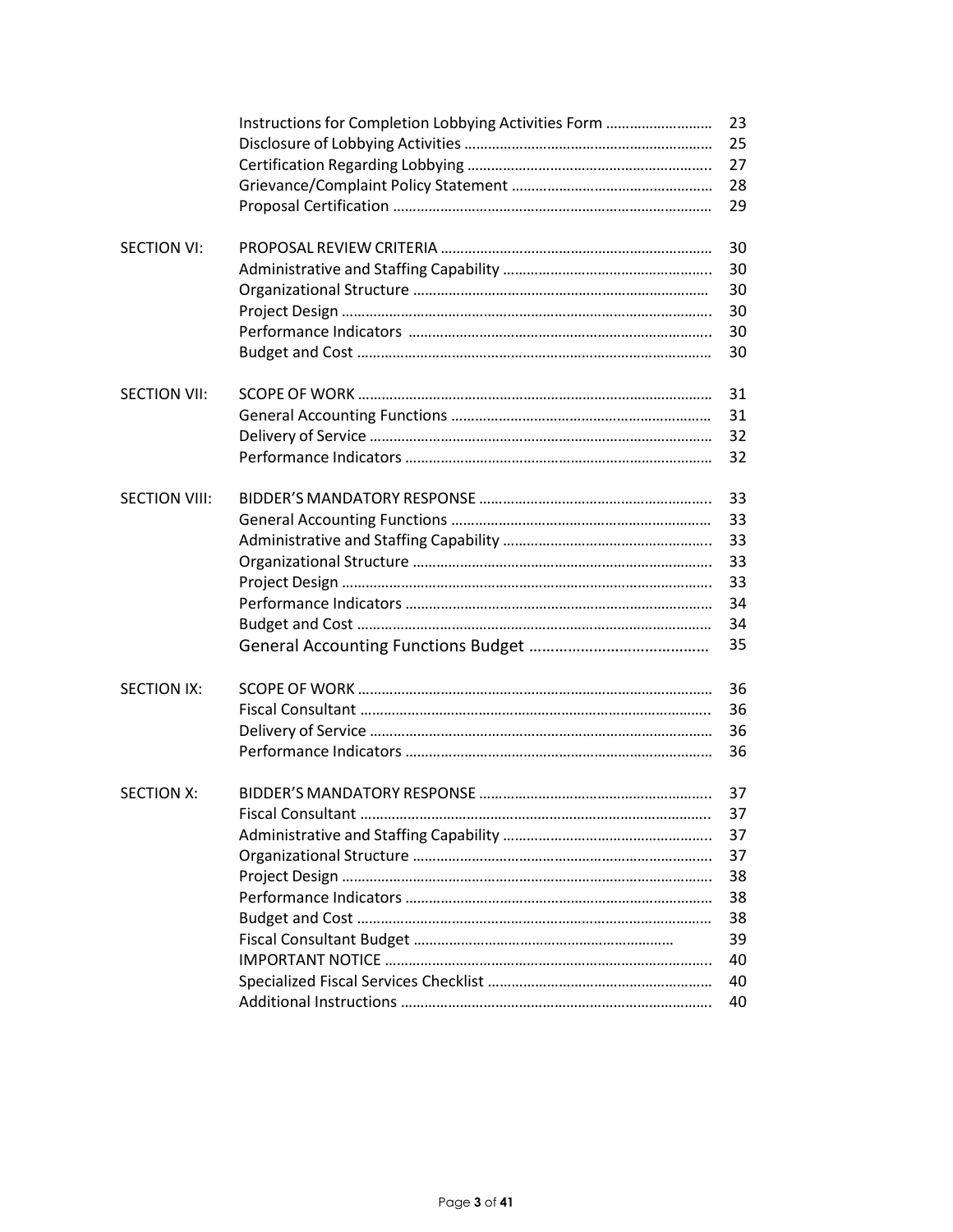# **SECTION I: OVERVIEW AND BACKGROUND**

# **Purpose**

The Michigan Works! Southeast Consortium's Workforce Development Board is accepting proposals to provide Specialized Workforce Innovation in accordance with the specification, terms and conditions stated herein. It's our intent to award a one-year contract with the option of renewal. The WDB reserves the right to accept or reject any or all proposals received as a result of this request, to negotiate with all qualified sources, or to cancel in part or in its entirety this RFP, if it is in the best interest of the Board. The WDB reserves the right to enter into multiyear contracts with successful bidders if it is in the best interest of the program and the WDB.

The Mission of Michigan Works! Southeast is to develop today's workforce and tomorrow's economy by engaging employers, job-seekers and partners. Our vision is a community which fosters and sustains a strong diverse economy where people can live, work and prosper.

The Michigan Works! Southeast Consortium's Workforce Development Board (WDB) has adopted a strategic plan for its programs and operations. The plan will be made available to potential bidders. It is expected that programs and services delivered as a result of this RFP will advance the mission, vision and strategic goals of the WDB.

# **Proposal Deadlines**

Proposals are due by **4:00 p.m. Wednesday, July 06, 2022. Please submit one original signed proposal to:**

# **Michigan Works! Southeast Consortium Attn: Maggie Flaherty 21 Care Drive Hillsdale, MI 49242**

# **An electronic version shall be submitted via e-mail to [mflaherty@mwse.org.](mailto:mflaherty@mwse.org) (no thumb drive, flash drive or CD is acceptable).**

Bidders may not alter their proposals after the due date. Late proposals will not be received until regular business hours (8:00 a.m. - 5:00 p.m.), the next business day and are received as unsolicited proposals outside the procurement process.

#### **Review Process**

Proposals will undergo the following review:

- *Michigan Works! Staff*  The review for technical compliance with the RFP, and analysis of program design and budget.
- Michigan Works! Southeast Consortium's Workforce Development Board Will review in accordance with the published review criteria.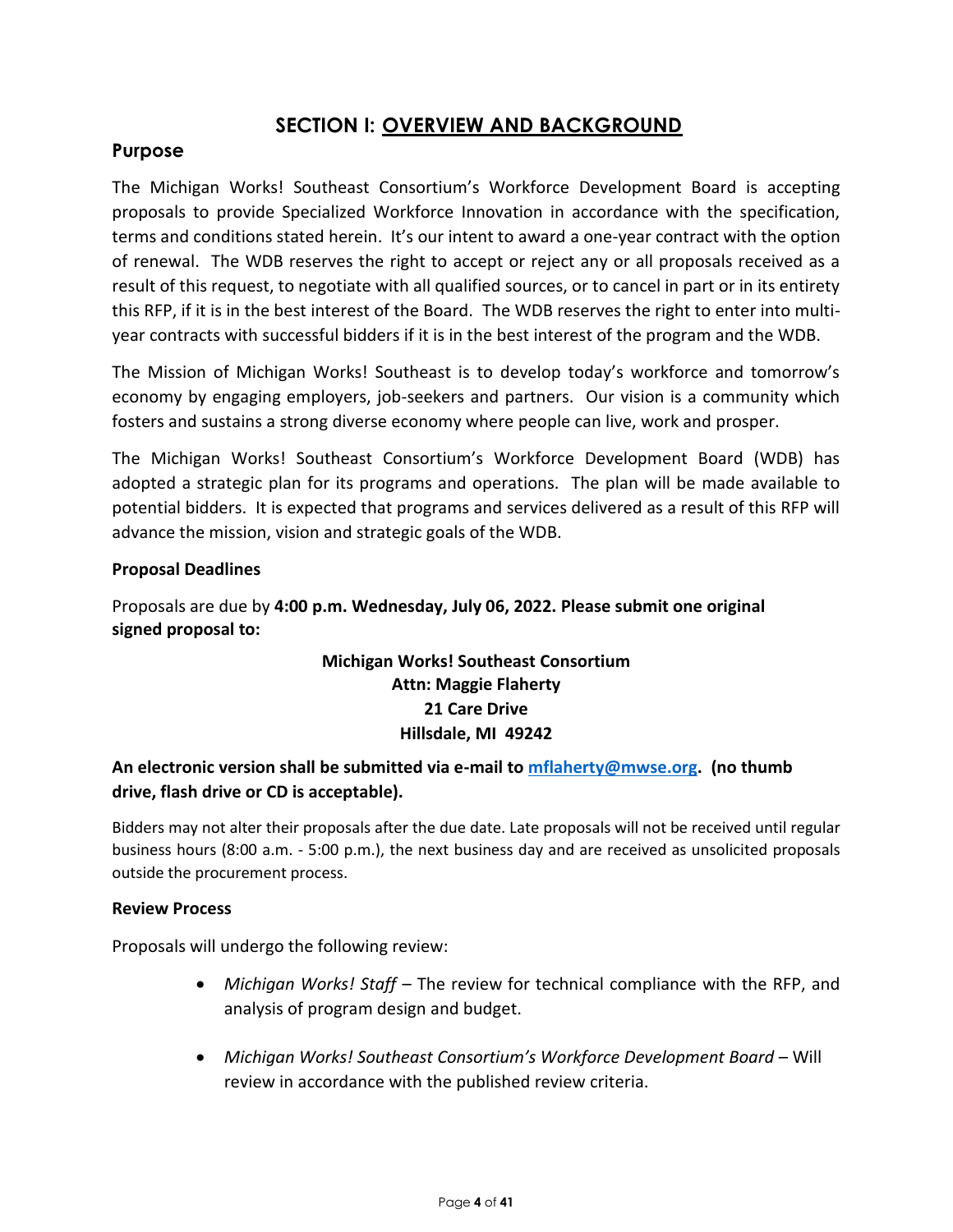Contracts executed as a result of the review process will be between Michigan Works! Southeasts Consortium and the proposing organization. The review and decision process generally take about four weeks.

# **Technical Assistance**

Prospective bidders may submit their questions in writing to Maggie Flaherty (mflahert[y@mwse.org\)](mailto:rhill@mwse.org) by 4:00 p.m. Wednesday, June 29, 2022. Answers to these questions will be posted on the MWSE website or emailed upon request.

An RFP does not commit the Workforce Consortium Board (WCB) to award a contract, to pay any costs in the preparation of a proposal in response to this request, or to procure or contract for services or supplies. The WDB reserves the right to accept or reject any or all proposals received as a result of this request, to negotiate with all qualified sources, or to cancel in part or in its entirety this RFP, if it is in the best interest of the Board to do so. Further, all requested amounts are subject to reduction based upon final award selections and availability of funds.

Contracted Services will be for a 12-month period beginning at the execution of a contract. The WCB reserves the right to extend contracts in accordance with the terms the original contract if the contractor meets contracted performance goals and objectives. The budget for the extension will be negotiated in accordance with the terms of the original contract, with appropriate adjustments for inflation and fund availability.

Michigan Works! Southeast reserves the right to issue a new Request for Proposals at any time during the contract period for the services described in this procurement should changes in federal law and regulations make it necessary to do so. To insure fairness in the review process, prospective bidders should not discuss their proposal with individual WDB members, Consortium Board members, or Michigan Works! staff prior to the completion of the procurement (RFP) process. The procurement process ends upon execution of a contract with the successful bidder.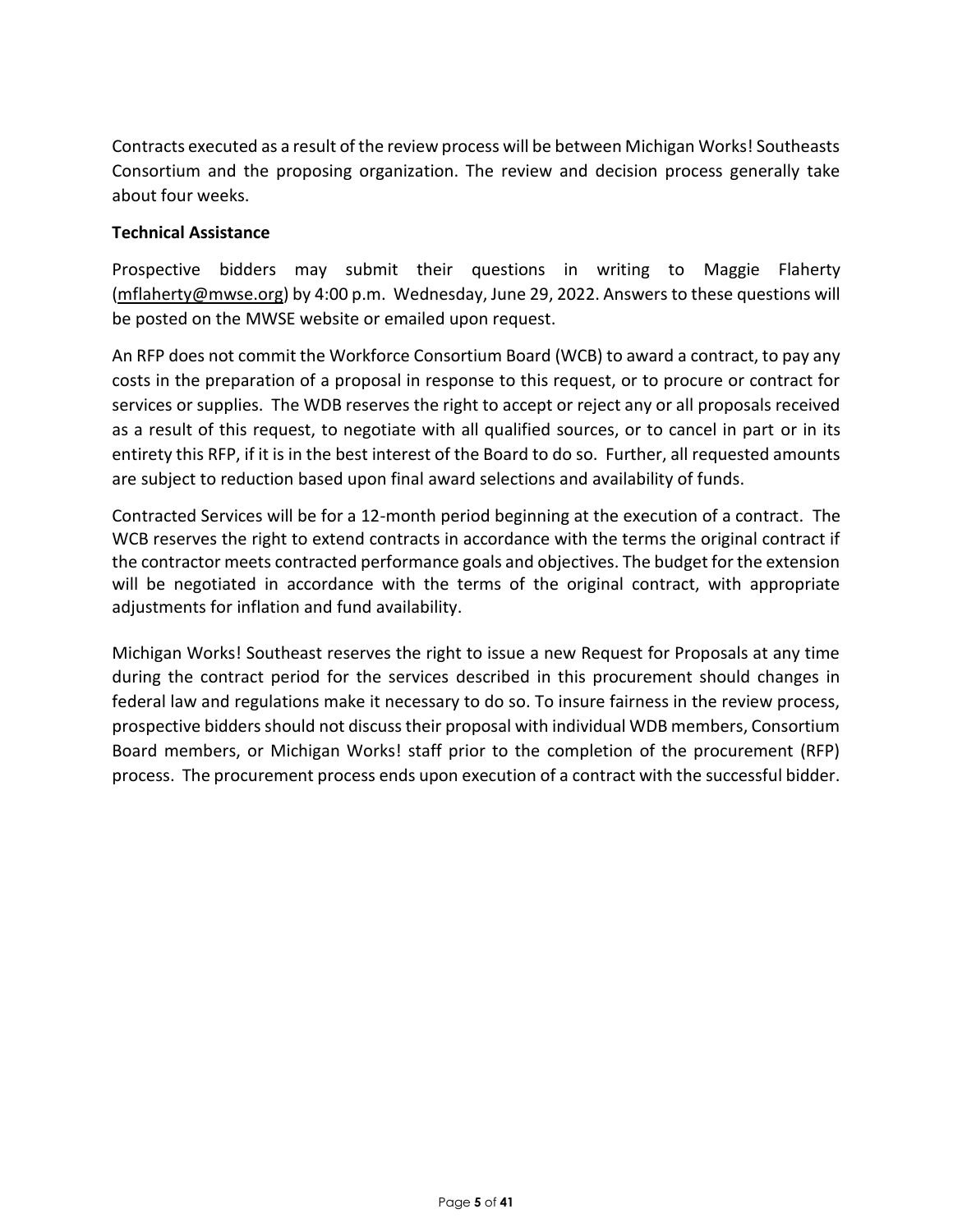# **SECTION II: PROGRAM GOALS**

#### **Specialized Fiscal Services**

MWSE is seeking multiple bidders for two (2) uniquely different fiscal function which will appropriately identify check and balances as well as segregation of duties to ensure clear fiscal integrity. The successful bidder(s) must propose a service design approach that will demonstrate the ability to provide support, review, assistance, and/or advisory services thorough, clear, and concise fiscal reports and presentation to the Consortium Board.

#### **Eligible Contractors**

The WCB will consider proposals submitted by Public, Non-profit and for-profit organizations. Any organization capable of effectively serving these populations will be considered.

Organizations proposing programs through this RFP are required to document their experience in providing the proposed services.

#### **Requirements for all Contractors**

- A. Contractors will identify themselves as part of the Michigan Works! system. Contractors will use the Michigan Works! Southeast logo in all promotional materials, publications, forms and written communications related to the contracted services.
- B. The services described in this RFP are part of the Michigan Works! system of integrated job seeker and employer services. If awarded a contract, bidders will be expected to work with other Michigan Works! staff to provide well-rounded service delivery.
- C. All contractors will conform to the minimum customer services standards established by the Department of Labor and Economic Opportunity- and the Workforce Development Board.
- D. Services to be provided under this RFP may be delivered in the selected counties at the local Michigan Works! Service Center, pending space availability. There is currently one center in each county. costs of space and equipment for administrative or program services not delivered at the Michigan Works! Service Centers must be included in your budget.
- E. Contract funds should not be used to purchase equipment. Usage fees for equipment owned by the bidder and used at other locations may be charged in accordance with generally accepted accounting principles, applicable OMB circulars and the 2 CFR 200.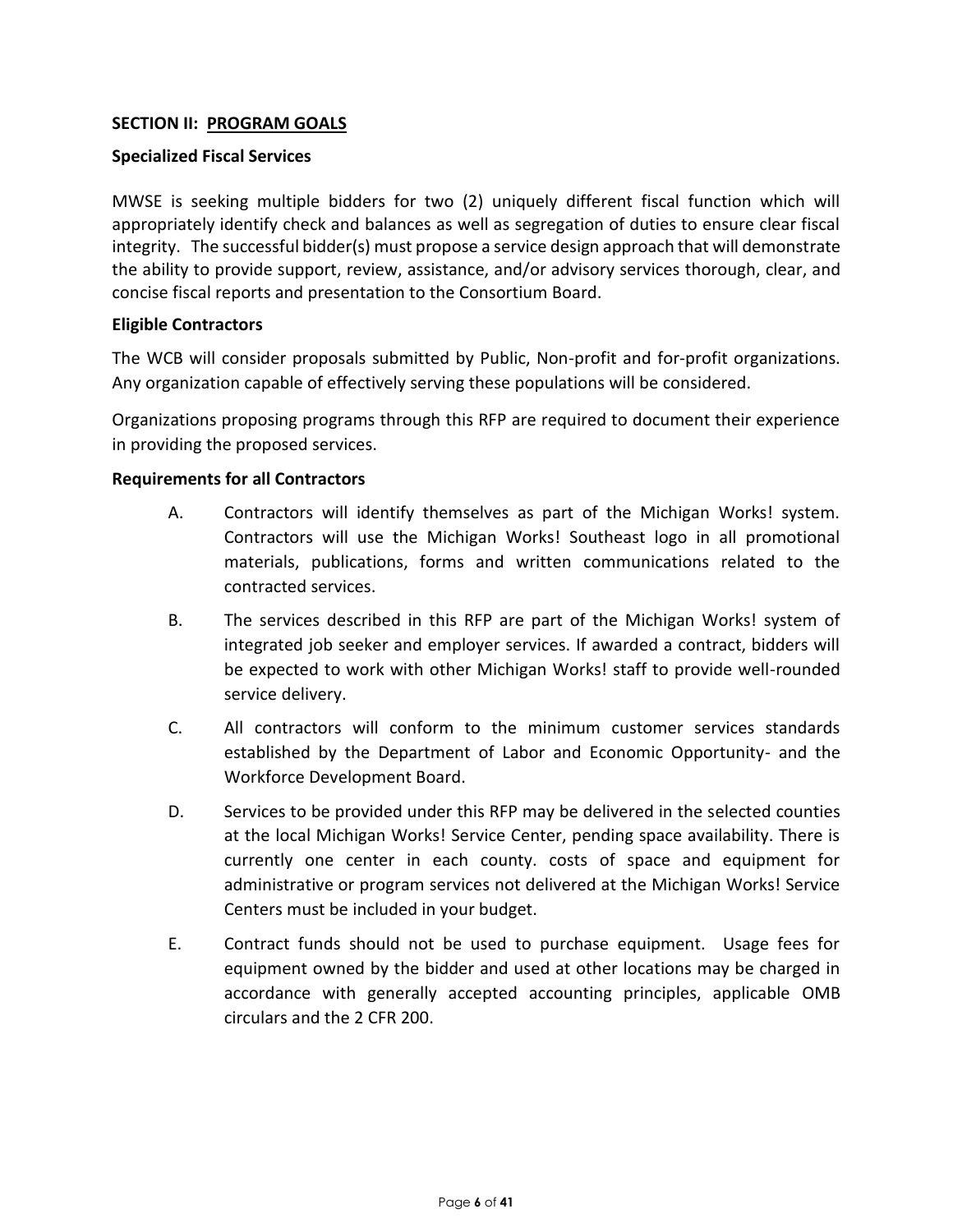- F. Because of limited funds, bidders are encouraged to provide some, or all of the following costs as a match contribution to the project:
	- In-direct administrative overhead costs
	- Rent or other building charges when the building is owned by the bidder
	- Administrative supervision
	- Utilities, office supplies, photocopying and similar expenses which are part of the bidder's general operating budget.
	- Staff training and development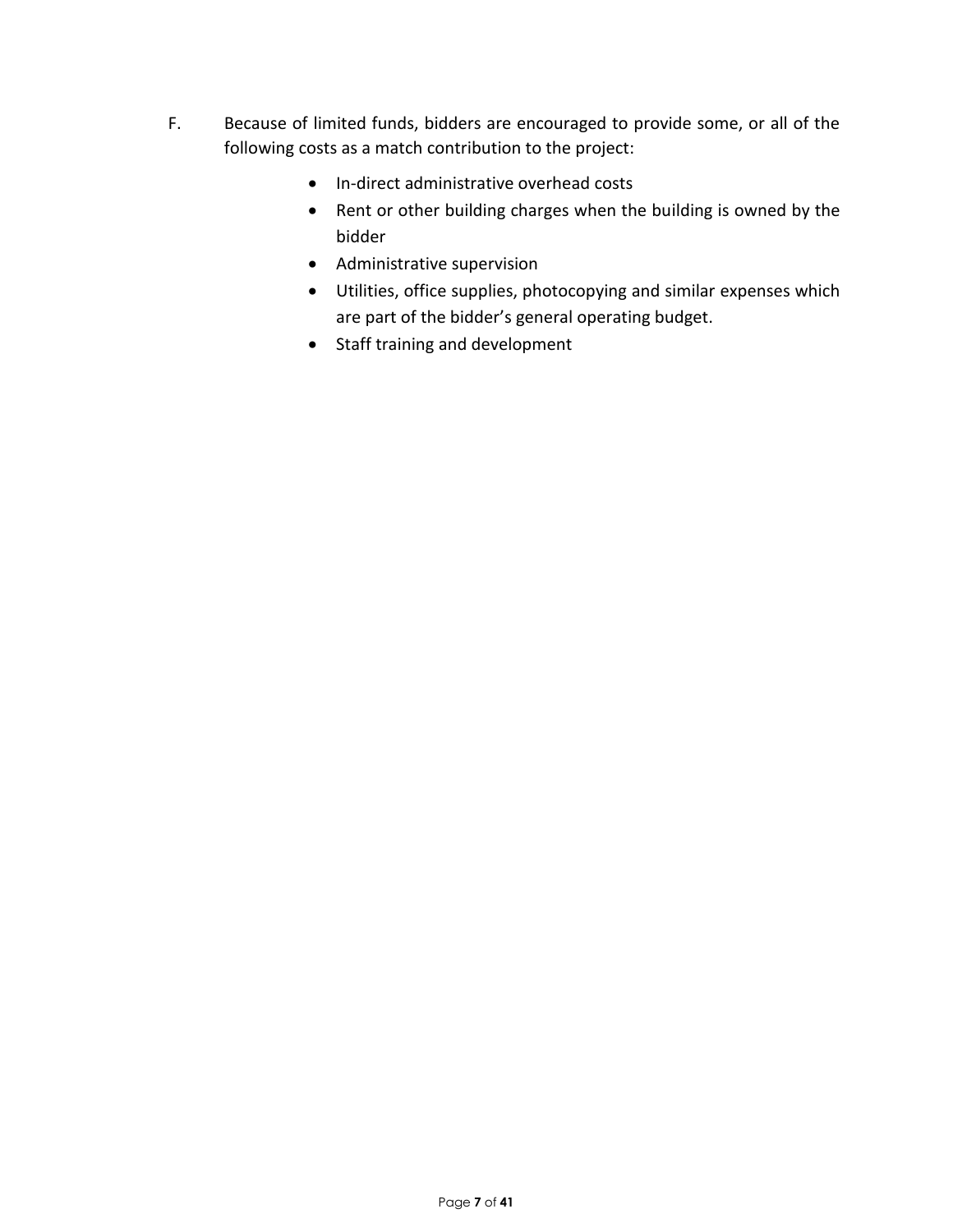# **SECTION III: PERFORMANCE STANDARDS FOR CONTRACTORS Performance Indicators**

Contracts are developed as cost reimbursement or performance-based instruments. All contracts will contain specific performance criteria. We will expect bidders to propose performance goals with the understanding that any agreed upon goals should be designed to help Michigan Works! Southeast achieve our federal and state mandated performance criteria.

# **Union Consultation and Review**

Proposed programs in occupational classifications within which employees are typically represented by labor organizations must secure review and comment on the program by officials of appropriate union locals. Contact the Michigan State AFL-CIO HRDI program at 517/372-0784 for assistance in locating the proper labor organization and/or for referral to appropriate officials. A "union consultation" form is available from Michigan Works! Southeast if needed.

#### **Records Reporting and Review**

All organizations awarded contracts as a result of this process will be required to comply with records and reporting systems as established by Michigan Works! Southeast for the purpose of documenting and evaluating program operations. In addition, program records and operations are subject to on-site review and/or transcription, in whole or in part, by representatives of Michigan Works! Southeast**,** the WDB, the Department of Labor and Economic Opportunity and U.S. Department of Labor.

#### **Audit Provisions**

All programs funded may be subject to audit in accordance with Federal, State and local County guidelines.

#### **Proposal Review Criteria**

The following criteria are the primary considerations in the proposal review process:

- A. Administrative and staffing capability
- B. Organizational Structure
- C. Project Design
- D Performance Indicators
- E Budget and Cost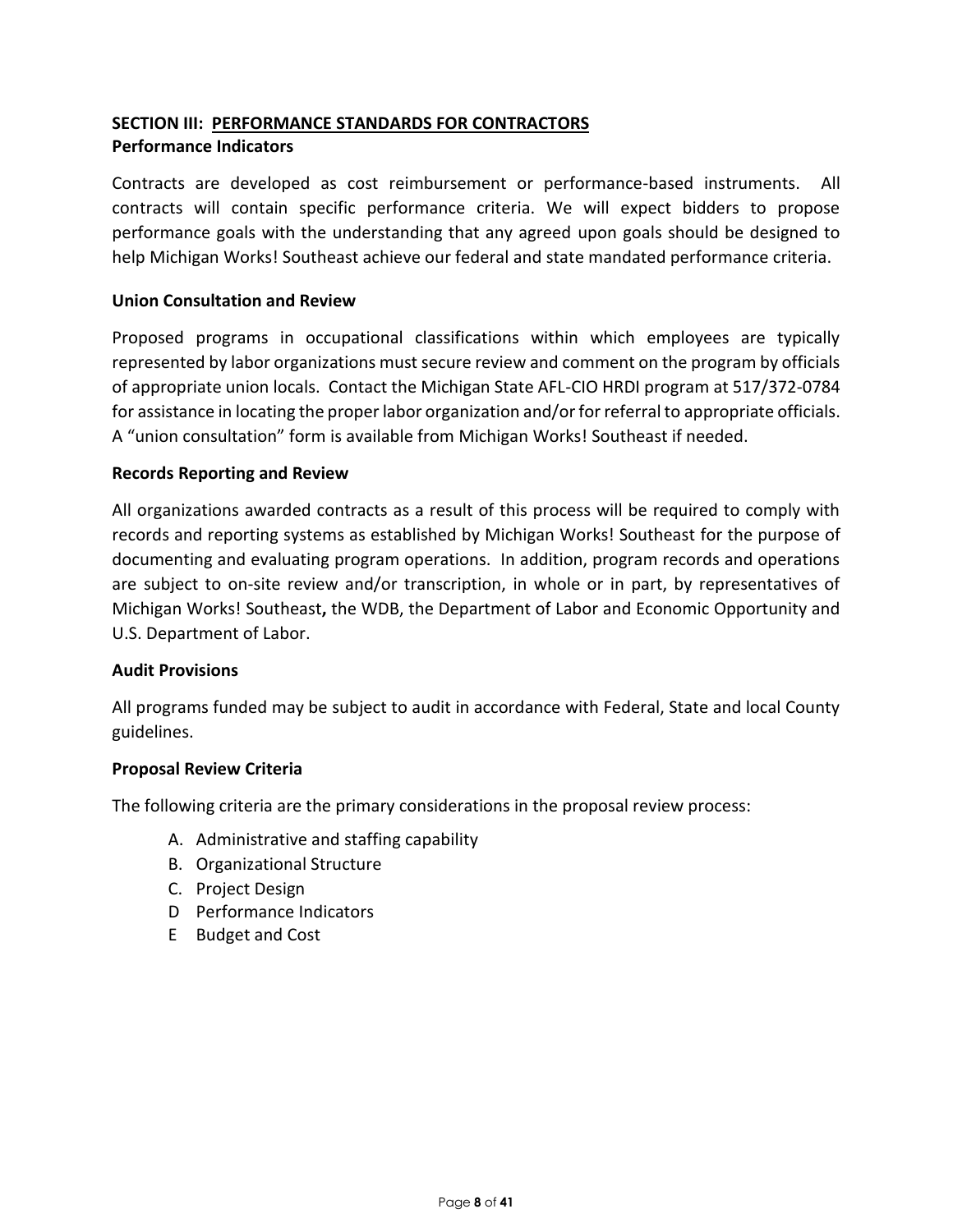# **SECTION IV: ASSURANCES AND PROPOSAL CERTIFICATIONS**

#### **General Assurances**

The bidder assures that, if awarded workforce development funding based on this proposal, all programs and activities will comply with:

- The Workforce Innovation and Opportunity Act (WIOA) of2014
- Section 188 of the WIOA of 2014, which prohibits discrimination against all individuals in the United States on the basis of race, color, religion, sex, national origin, age, disability, political affiliation or belief, and against beneficiaries on the basis of either citizenship/status as a lawfully admitted immigrant authorized to work in the United States or participation in any WIOA Title I financially-assisted program or activity;
- Title VI of the Civil Rights Act of 1964, as amended, which prohibits discrimination on the basis of race, color, and national origin;
- Section 504 of the Rehabilitation Act of 1973, as amended, which prohibits discrimination against qualified individuals with disabilities;
- The Age Discrimination Act of 1975, as amended, which prohibits discrimination on the basis of age; and
- Title IX of the Education Amendments of 1972, as amended, which prohibits discrimination on the basis of sex in educational programs.

In connection with the performance of work, the Workforce Development Board (WDB) and Michigan Works! Southeast Consortium further agree or certify that the Michigan Works! Agency (MWA) will comply with the provisions of:

- Executive Order 11246, as amended by 11375 (41 Code of Federal Regulation [CFR] Parts 60-64);
- Rehabilitation Act of 1973, as amended, Section 503 (29 United States Code (USC) 793), Public Law (PL) 93-112;
- Americans with Disabilities Act of l990 (42 USC 12101 etseq.), PL 101-336;
- Pregnancy Discrimination Act of 1975 (92 Statute [Stat] 2076), PL 95-555;
- Civil Rights Act of 1964, Title VII (42 USC 2000 et seq.), PL 88-352;
- Civil Rights Act of 1968, Title VIII (42 USC 300 et seq.), PL 90-284;
- Civil Rights Restoration Act of 1991 (20 USC 1686-1688, 29 USC 706 and 709, 42 USC 2000[d]-4[a] and 6107), PL 100-259;
- Affirmative Action Provisions ofthe Vietnam Era Veterans' Readjustment Assistance Act, as amended (38 USC 4218), PL 72-74;
- Equal Pay Act of 1963, as amended (29 USC 206[dl), PL 88-38;
- Elliott Larsen-Civil Rights Act, as amended (Michigan Consolidated Laws Annotated [MCLA] 37.2101 et seq.), Public Act (PA) 456 of 1976;
- Persons with Disabilities Civil Rights Act(MCLA 37.1101 et seq.), PA 220 of 1976.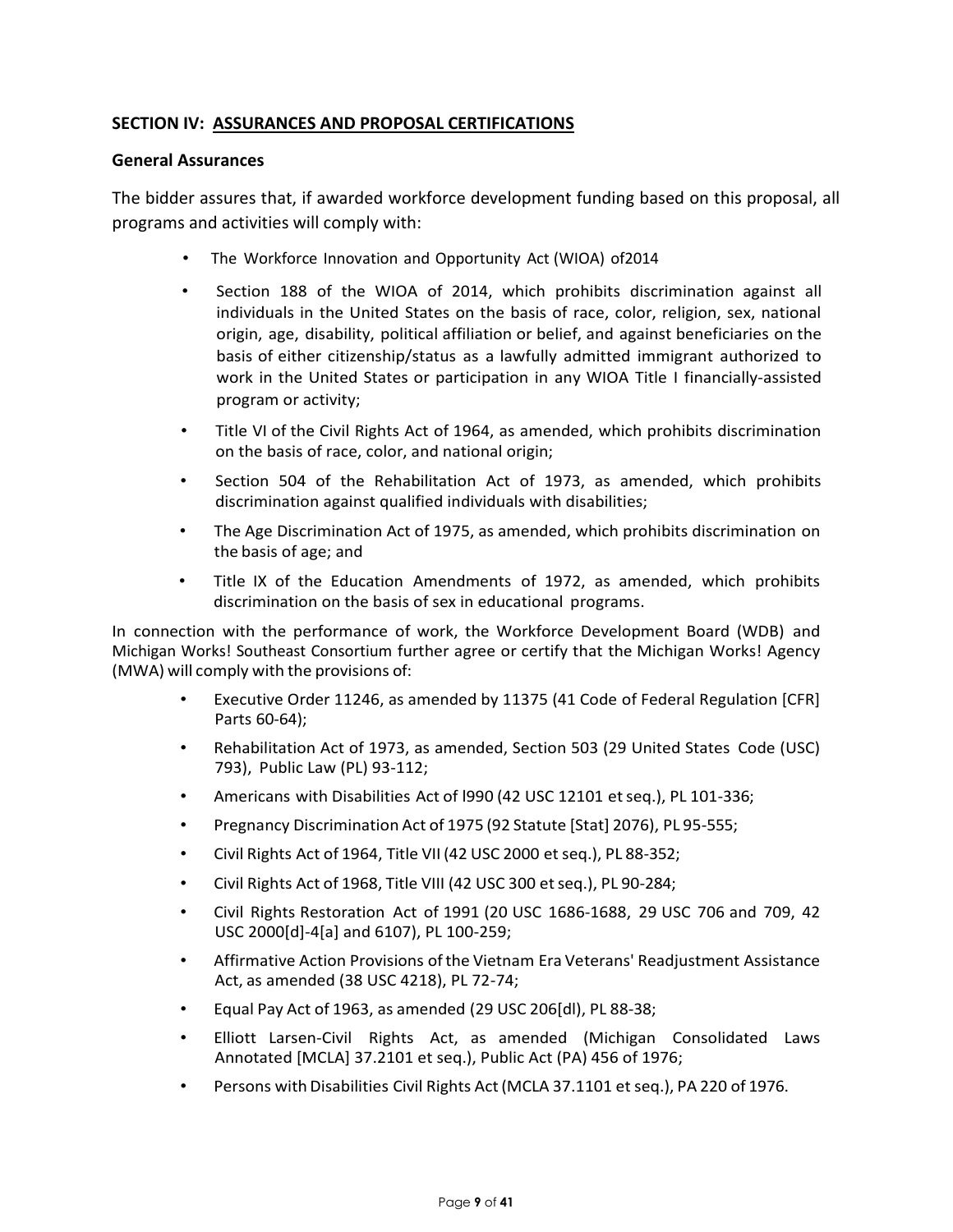The Bidder must comply with all applicable federal and state laws including, but not limited to, the following:

- Immigration and Naturalization Act of 1986 (8 USC 1324[al), PL 99-603;
- Family and Medical Leave Act of 1993 (29 USC 2601), PL 103-3;
- Older Americans Act of 1965, as amended (47 USC 3001 and 3056 etseq.), PL 89- 73;
- Military Selective Service Act, Title I, Section 3, as amended (50 USC 453), PL 97- 86;
- Privacy Act of1974 (5 USC 522[a][e][3]), PL 93-579;
- Whistle Blower's Protection Act (MCLA 15.361 etseq.), PA 469 of 1980;
- Federal Hatch Act (5USC 1501-1508);
- Jobs for Veterans Act, PL 107-288, as amended by PL 112-56 (Reference: Employment and Training Administration [ETA] Training and Employment Guidance Letter [TEGL] No. 10- 09, issued November 10, 2009);
- Emergency Supplemental Appropriations Act for Defense, the Global War on Terror, and Hurricane Recovery, PL 109-234, which contains salary and bonus limitation requirements for the U.S. Department of Labor (USDOL)/ETA funded programs;
- Michigan Youth Employment Standards Act, as amended (MCLA 409.101- 124), PA 90 of 1978; or the Federal Child Labor Regulations, Part 570, as amended, whichever is more stringent;
- Michigan Minimum Wage Law, as amended (MCLA 408.381-398), PA 154 of 1964;
- Michigan Payment of Wages and Fringe Benefits, as amended (MCLA 408.471- 583), PA 390 of 1978; and Overtime Protection (MCLA 408.477), PA 390 of 1978;
- Michigan Workers' Disability Compensation Act, as amended (MCLA 418.101-941), and Administrative Rules, PA 317 of 1969;
- Michigan Open Meetings Act, as amended (MCLA 15.261 et seq.), PA 267 of 1976;
- Michigan Contracts with Employers Engaging in Unfair Practices, as amended (MCLA 423.321 et seq.), PA 278 of l980;
- Michigan Occupational Safety and Health Act, as amended (MCLA 408.1001- 1094), PA 154 of 1974;
- Michigan Right to Know Act (MCLA 408.1014[a]-1014[nl), PA 80 of 1986;
- MCLA 35.1093, insuring delivery of effective and equitable employment services to veterans, PA39of1994;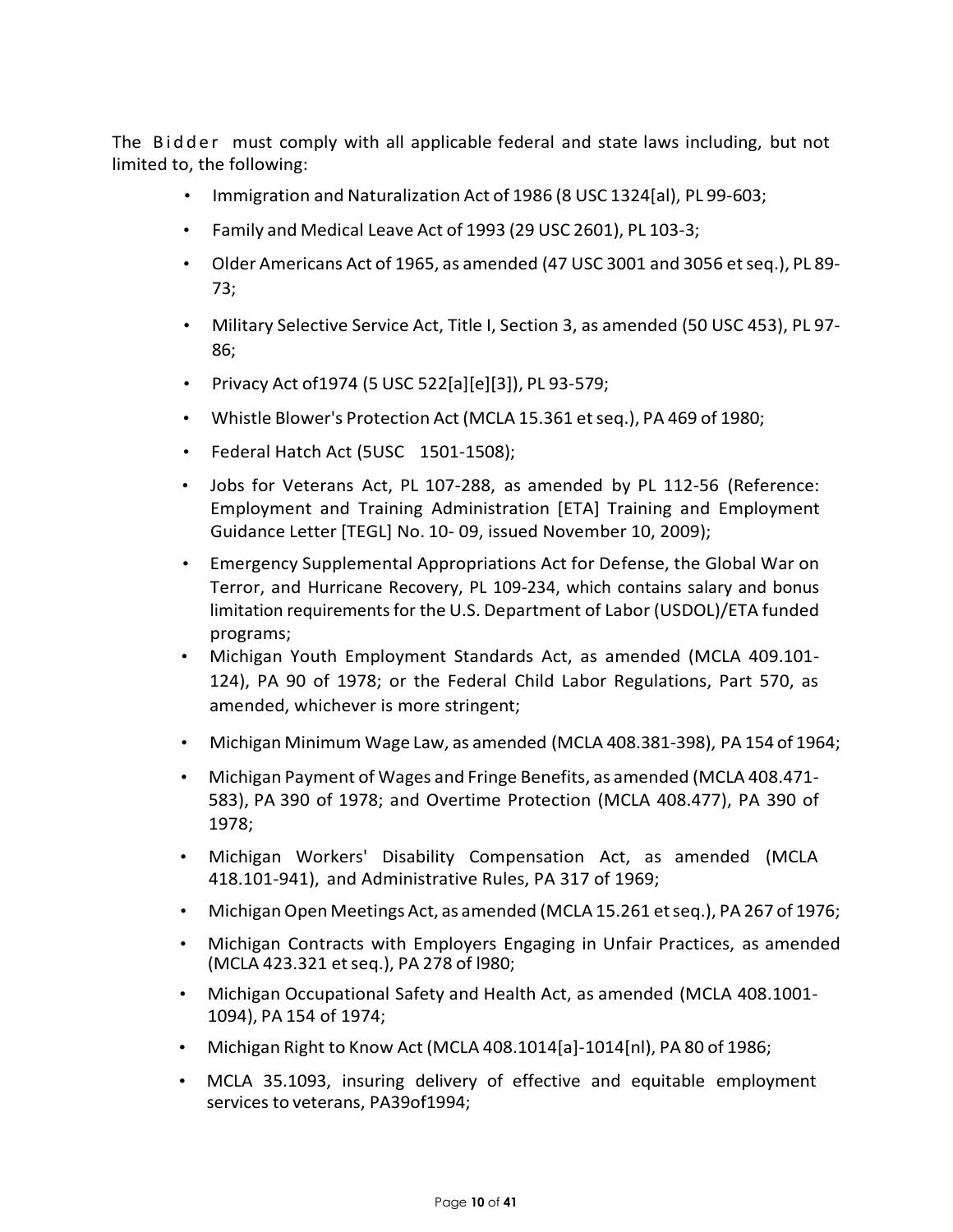- Social Welfare Act, as amended (MCLA 400.55[a] and 400.56[f]), PA 280 of 1939;
- Title IV-F of the Social Security Act, as amended, PL 74-271;
- Michigan Welfare Policy Provisions, PA 223 of1995;
- Title IV-A of the Social Security Act, as amended, PL 74-271;
- 45 CFR 201 through 257, and 260 through 265;
- Food Stamp Act of 1977, as amended, PL 105-33;
- 7 CFR 271,272, and 273;
- The Workforce Innovation and Opportunity Act of 2014, PL 113-128;
- The Workforce Innovation and Opportunity Act Proposed Rules;
- Reed Act Provisions of Title IX of the Social Security Act;
- Trade Adjustment Assistance Reform Act of 1974, as amended;
- The Wagner-Peyser Act of 1933, as amended;
- The Michigan Employment Security Act of 1936, as amended;
- 20 CFR Part 653, with respect to equitable servicesto migrant and seasonal farmworkers and other requirements, as amended;
- Uniform Budgeting and Accounting Act, as amended, Michigan Public Act 2 of 1968;
- Uniform Unclaimed Property Act, Michigan Public Act 29 of 1995;
- 2 CFR Part 215, including Appendix A; Uniform Administrative Requirements for Grants and Agreements with Institutions of Higher Education, Hospitals, and Other Non-Profit Organizations;
- Office of Management and Budget (0MB) Circular A-102; Grants and Cooperative Agreements with State and Local Governments;
- Common Rule (29 CFR Part 97 and 45 CFR Part 92); Uniform Administrative Requirements for Grants and Cooperative Agreements to State and Local Governments;
- 2 CFR Part 220; Cost Principles of Educational Institutions;
- 2 CFR Part 225; Cost Principles for State, Local, and Indian Tribal Governments;
- 2 CFR Part 230; Cost Principles for Non-Profit Organizations;
- 48 CFR Part 31; Contract Cost Principles and Procedures [Commercial Organizations];
- OMB Circular A-133; Audits of States, Local Governments, and Non-Profit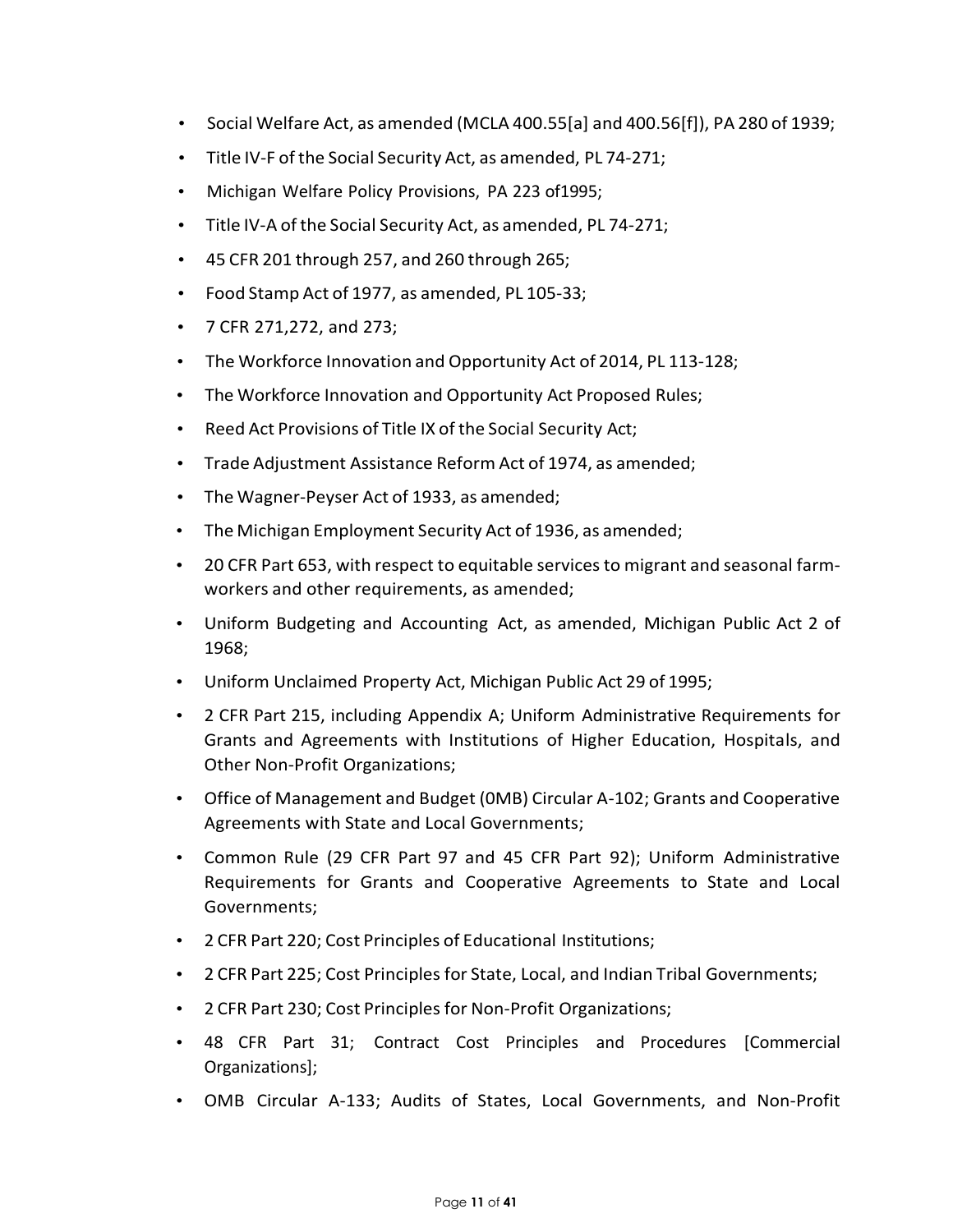Organizations;

- Single Audit Act of 1984 (31 USC 7501);
- Public Law 104-154-July 5, 1996m 104<sup>th</sup> Congress; Single Audit Amendments of 1996.
- Section 5 of Appendix A of29 CFR 95, 29 CFR 97.36(i)(8), 45 CFR Part 74, 45 CFR Part 92; Notice of awarding agency requirements and regulations pertaining to patent rights.
- 2 CFR Part 200 et al.; Uniform Administrative Requirements, Cost Principles, and Audit Requirements for Federal Awards
- Any other laws, regulations and stipulations listed in the Michigan Works! System Plan and in effect between the MDLEO and The Consortium (System Plan available upon request).
- Grove City Civil Rights Bill, S557-PL-100-259, as amended
- Executive Order 1259, Debarment and Suspension, 29 CFR Part 98, Section 98.510
- All other applicable Federal and State legislation
- Any other laws, regulations and stipulations listed in the Michigan Works! System Plan and in effect between the Department of Labor and Economic Opportunity and The Consortium (System Plan available upon request).

Further, the bidder assures that:

- A. With respect to terms and conditions affecting, or rights provided to, individuals who are participants in activities supported by funds provided under the WIOA, such individuals shall not be discriminated against solely because of their status as participants.
- B. Participation in programs and activities financially assisted in whole or in part under the WIOA shall be open to citizens and nationals of the United States, lawfully admitted permanent resident aliens, lawfully admitted refugees and parolees, and other individuals authorized by the Attorney General to work in the United States.
- C. Programs funded under the Act will be administered in full compliance with safeguards against fraud and abuse as set forth in WIOA and WIOA Regulations.
- D. Full compliance with the Michigan Works! Southeast Equal Employment Opportunity (EEO) and Affirmative Action (AA) policy is assured.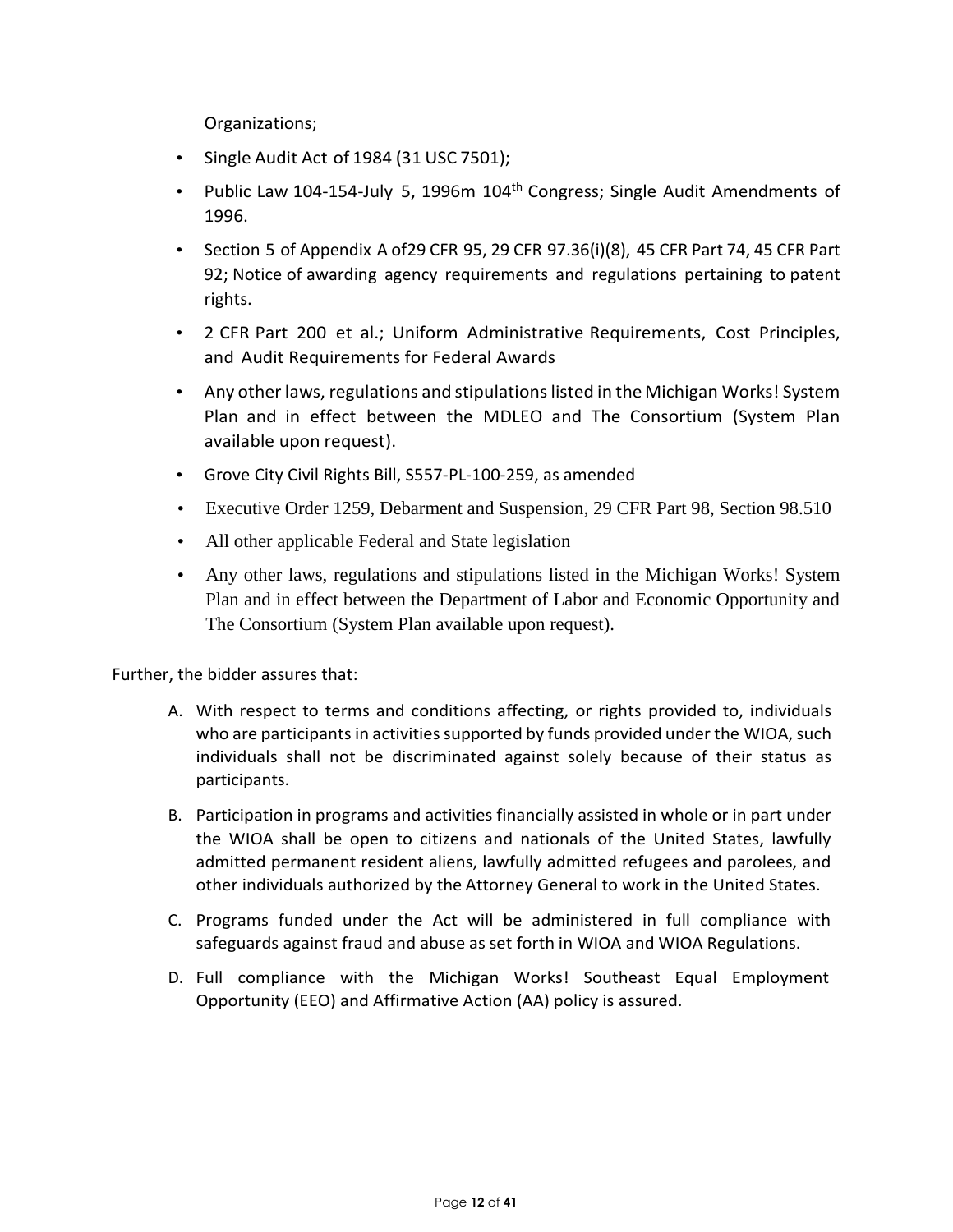# **Administrative Entity/WDB Held Harmless**

If awarded a contract, the bidder shall defend, indemnify and hold harmless the Administrative Entity/WDB, its officers, agents and employees from any and all claims and losses incurred by or resulting to any person, firm, or corporation who may be damaged or injured by the bidder in the performance of said contract.

The bidder, if awarded a contract, shall maintain at its expense during the term of the contract the following insurance:

- a. Workers' Compensation Insurance with the Michigan statutory limits an employer's liability insurance with a minimum limit of \$500,000 each accident.
- b. Comprehensive General Liability Insurance with a combined single limit of \$1,000,000 each occurrence for bodily injury and property damage. Policy shall include contractual liability coverage, and personal injury coverage.
- c. If there is to be transportation of participants during the course of the program, Automobile Liability Insurance covering all owned, hired and non-owned vehicles with personal protection insurance and property protection insurance to comply with the provisions of the Michigan No Fault Insurance Law, including residual liability insurance with a minimum combined single limit of \$1,000,000 each accident for bodily injury and property damage.

# **Certification Regarding Debarment and Suspension**

A prospective recipient of federal assistance funds, in accordance with Executive Order 12549, Debarment and Suspension, 29 CFR Part 98, Section 98.510, and Executive Order 12689, 2 CFR 215 Appendix A8, page 26297 is required to certify with an official signature on the Debarment and Suspension form that neither it nor its principals are presently debarred, suspended, proposed for debarment, declared ineligible, or voluntarily excluded from participation in a transaction with any federal department or agency.

# **Certification Regarding Lobbying**

Prospective recipients of federal assistance funds must certify with an official signature on the Certification Regarding Lobbying form that no Federally appropriated funds have been used or will be used by the prospective recipient for the purpose of lobbying.

# **Project Parameters**

a. Project services may be provided at the Michigan Works! Services Centers located in the Counties selected in their bid proposal or at the bidder's offices if more feasible. Depending on funding availability and customer needs, some services may also be provided at one or more satellite offices.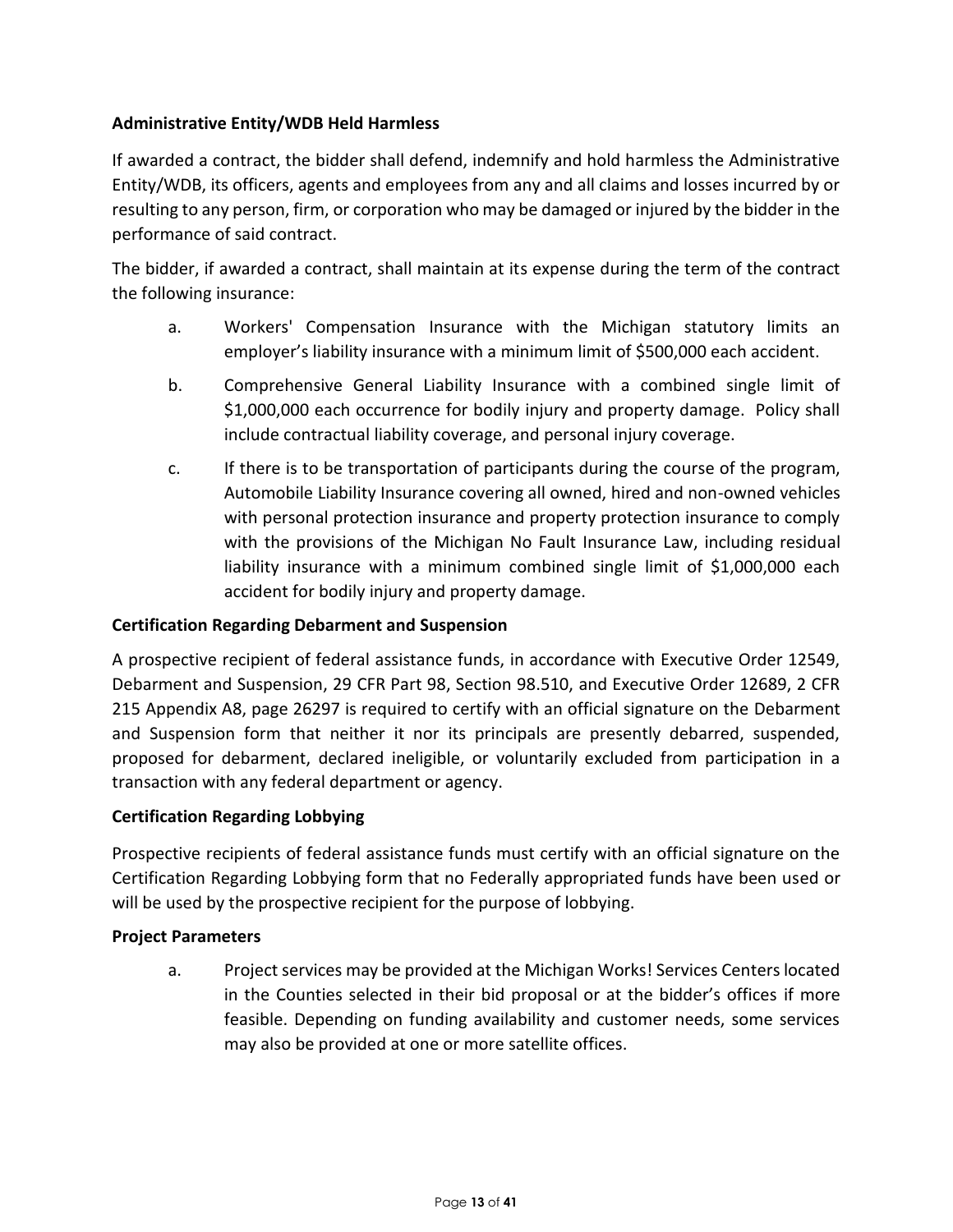- b. Project bidders should maintain standard business hours during the program year. Bidders are encouraged to deliver some services during evening and/or weekend hours if feasible.
- c. MWSE contractors will support and promote the Michigan Works! "one-stop" service system and will be asked to work with MWSE and its community partners to improve the coordination and delivery of workforce services in the region.
- d. Project bidders should be aware that available funds for contract services are limited. Any costs incurred over the negotiated contract limits must be paid by the contractor. Organizations with demonstrated ability to match all or part of their budget, and/or with the ability to supplement contract funds with other resources will have priority in the review process.
- e. Costs associated with the operation and maintenance of the Michigan Works! Service Centers will be paid by Michigan Works! Southeast unless the bidder is a required one-stop partner as specified in WIOA. These costs include rent, utilities, and communication costs at the center, as well as office supplies and equipment used at the Center. All other operating costs and administrative costs must be reflected in the contract budget. If the bidder is a required one-stop partner, the partner's contribution to the one-stop infrastructure costs will be negotiated in a separate infrastructure agreement.
- f. Project bidders must assist the Michigan Works! Southeast Consortium Development Board in achieving any Equal Opportunity benchmark.
- g. No individual shall be excluded from participation in, denied the benefits of, subjected to discrimination under, or denied employment in the administration of or in connection with the project/activity because of race, color, religion, sex, national origin, age, handicap, or political affiliation or belief.

# **Accounting Records**

Each contractor must maintain acceptable accounting records. An adequate system of managing funds, and for keeping back-up data to support expenditures for audit purposes is the full responsibility of each contractor. No organization will be contracted to deliver funded services or activities unless the organization or agency can provide Michigan Works! Southeast with an acceptable accounting manual, or a statement from a Certified Public Accountant (CPA) that its accounting system meets generally accepted standards of accounting, or has had its accounting system reviewed and approved by Michigan Works! Southeast.

# **Allowable Costs**

Only costs directly related to the operation of program services and properly supported with back-up data and records will be allowable charges to the program. For shared time or facilities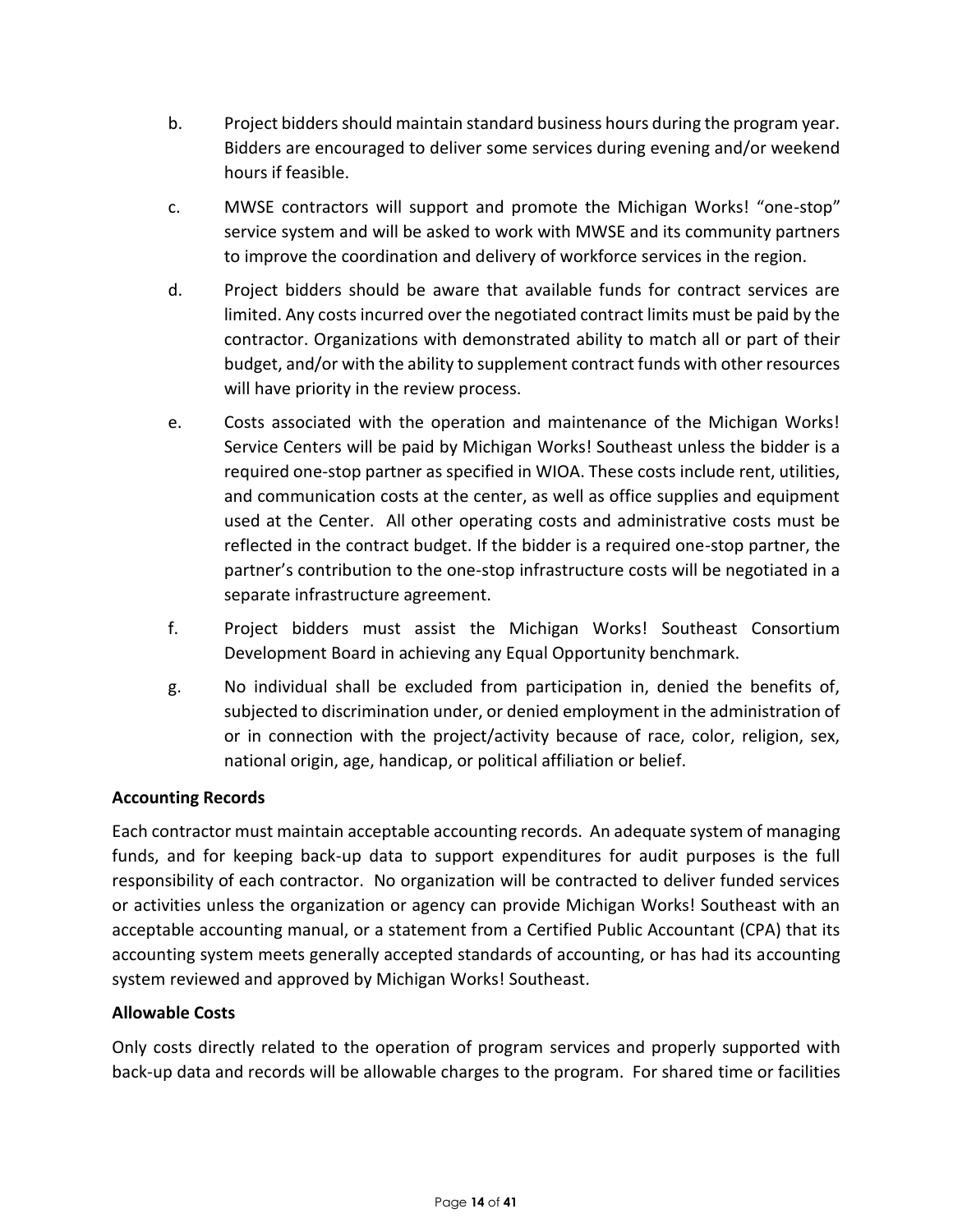arrangements, where staff wages, facilities, utilities, supplies, etc., are to be funded by more than one source, a costs allocation plan must be included in the funding application.

# **Reporting**

Upon approval of any project or activity for funding under this RFP, the agency or organization administering that project will be subject to an extensive set of reporting requirements as developed by the Department of Labor and Economic Opportunity (LEO) and Michigan Works! Southeast. These reports will be submitted as necessary to carry out the required schedule of reporting to the State of Michigan and to carry out monitoring and evaluation of programs as mandated by LEO and its policies and regulations. Failure to submit required participant and fiscal reports on timely basis could result in cancellation or non-renewal of the contract.

If awarded funding, the bidder shall:

- a. Accept and implement all management, fiscal, participant and special reporting requirements established by the Michigan Works! and shall maintain such records and accounts, including property, personnel and financial records, as deemed necessary by the MWSE office to assure a proper accounting of all funds.
- b. Provide access and the rights to examine, transcribe and audit all records, books, papers, tapes or documents related to contract performance to Michigan Works! the WDB, the State or their designated agents.
- c. Record all costs incurred, and report these costs in the manner and format prescribed by MWSE and in conformance with applicable Federal/State requirements.
- d. Report program income earned as a result of activities funded in whole or in part by the contract. Program income means gross income earned by the contractor that is directly generated by a supported activity or earned as a result of the contract award during the period of performance. Program income includes but is not limited to income from fees for services performed, the use or rental or real or personal property acquired under this contract, and license fees and royalties on patents and copyrights which were supported by grant funds.
- e. Retain all records pertinent to the program, including financial, participant and statistical records and supporting documents, for at least five (5) years from the date of expiration of any contract awarded as a result of this proposal. If, prior to the end of the retention period of any contract awarded as a result of this proposal, any litigation or audit is begun, retention of records shall be extended until the litigation or audit is resolved.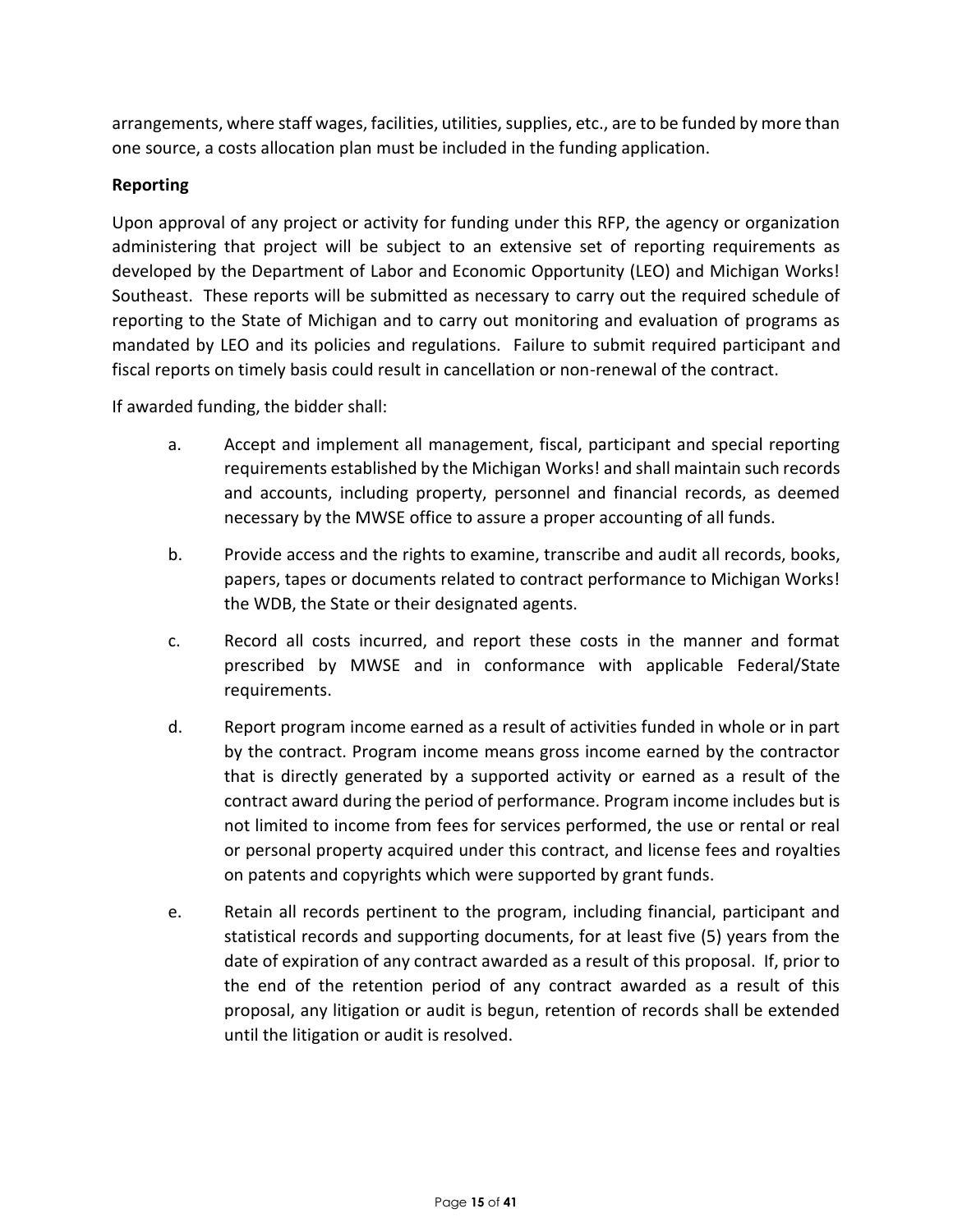# **Supplemental Nepotism Clause**

The bidder must assure that during the time period of the proposed program, any individuals who are members of the immediate family of the bidder's staff or governing board will not be enrolled as program participants in the offered program without declaration ahead of time. Immediate family member is defined as: father, mother, sister, brother, child, aunt, uncle, nephew, niece, grandmother or grandfather. The nepotism clause also holds for any individual related to persons in an administrative capacity for Michigan Works! Southeast, the Michigan Works! Southeast Consortium Board and the Workforce Development Board.

# **Prevention of Fraud and Program Abuse**

To ensure the integrity of LEO programs, special efforts are necessary to prevent fraud and other program abuses. Fraud includes deceitful practices and intentional misconduct, such as willful misrepresentation in accounting for the use of program funds. "Abuse" is a general term which encompasses improper conduct which may or may not be fraudulent in nature. While LEO law and regulations are specific, possible problem areas could include the following: conflict of interest, kickbacks, commingling of funds, charging fees to participants and employers, nepotism and child labor, political patronage, political activities, sectarian activities, unionization and antiunionization activities/work stoppages and maintenance of effort. Proposals which are found to violate the abuse standards will not be funded. Bidders who receive contracts will be required to report immediately any violations in these areas or in problem areas which may later be defined.

# **Monitoring**

Michigan Works! Southeast will be monitoring, auditing, and evaluating services provided under this Request for Proposals throughout the contract period. Contractors must allow Agency staff or its agent full access to all files and records relating directly to Agency funds, participant case files, accounting files and records, and to any related files and records associated with proper accounting of such funds and participants.

# **Audit Provisions**

Contractors receiving Federal/State funds must, under certain circumstances, arrange to pay for audits of their organizations and programs. Therefore, it is important that each contractor (1) determine it must audit its organizations and programs, and (2) provide sufficient funds in its budget if it must conduct audits. The guidelines described below should enable each contractor to determine its audit responsibilities and provide for audit costs in its budget if necessary. Contractors who are non-profit corporations are required to have an audit completed in accordance with 2 CFR 200. Single audits will be required for review by MWSE staff. LEO interprets this new section of the regulations to require that such organizations have an annual financial and compliance audit with an internal control review either: (1) performed on a program-specific basis in accordance with generally accepted government auditing standards, or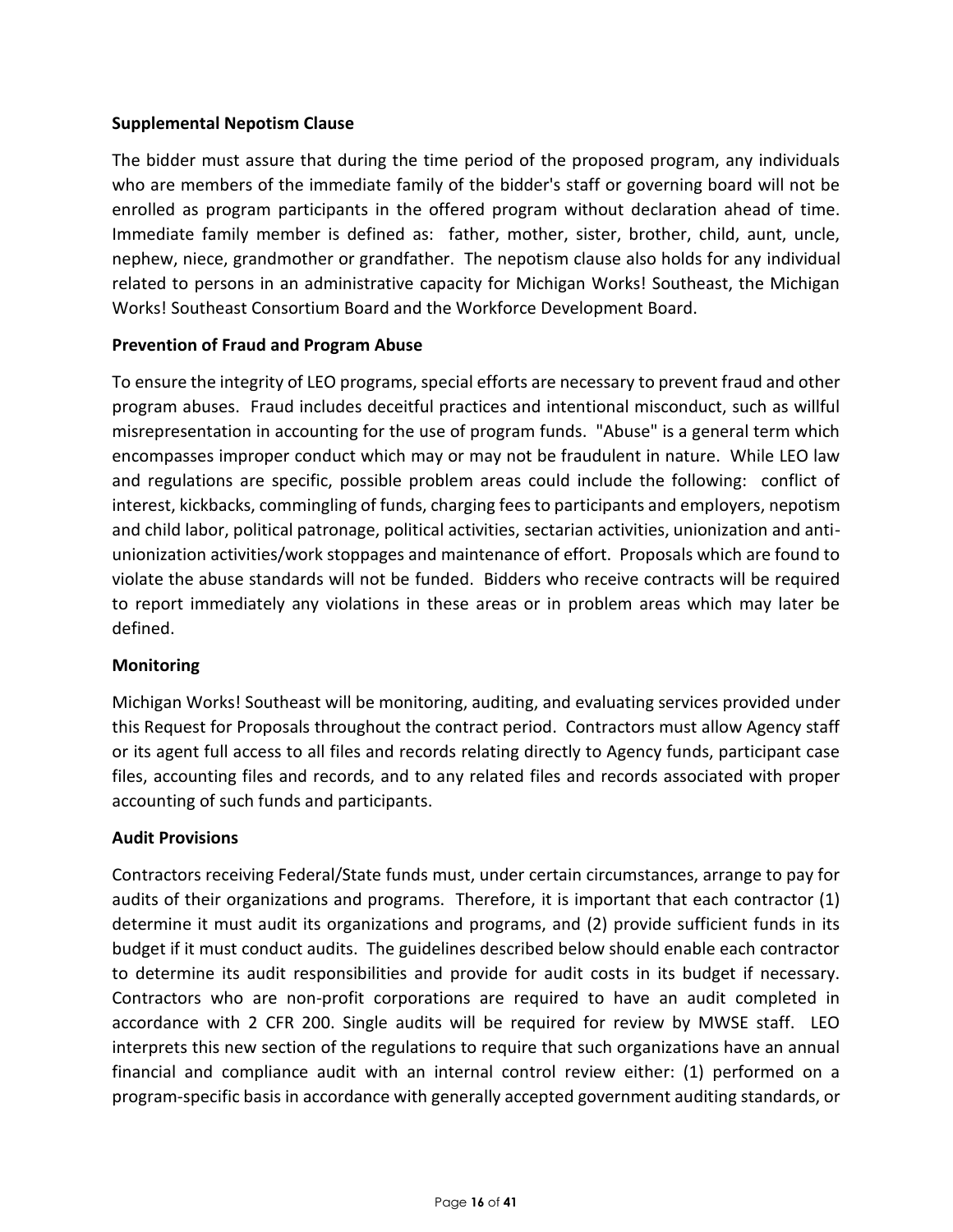(2) which includes federal funds within the scope of their organization-wide audit. Private-forprofit commercial organizations shall review federal 2 CFR 200 for guidance on how the audit may be structured.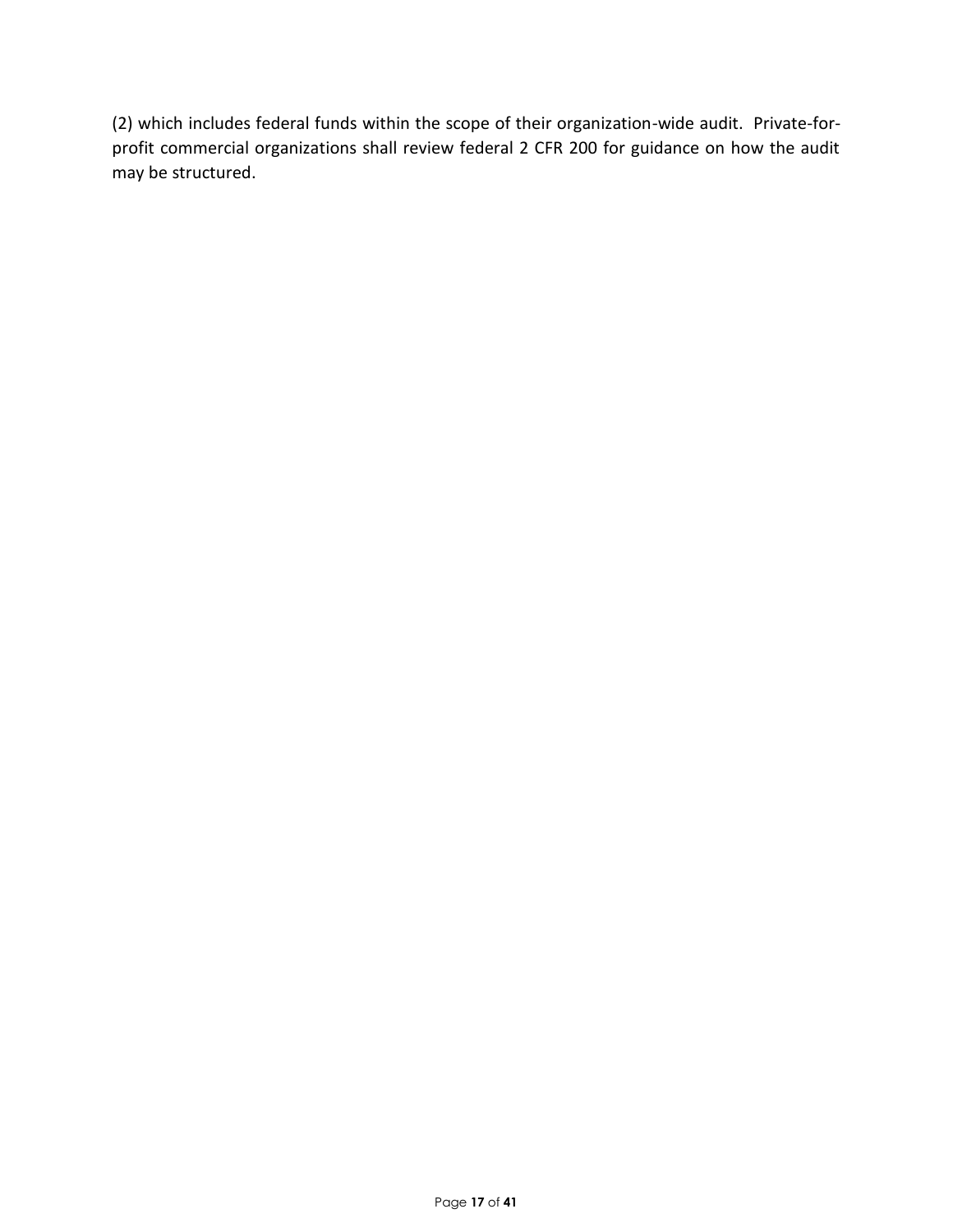# **SECTION V: PROPOSAL RESPONSE FORMS**

(Proposal Review Criteria, work statement, written narrative, and required forms will be included in this section).

#### **General Information**

Attach any additional pages necessary to respond fully to the questions. Each additional page should be numbered and sequenced, so that readers can easily discern how the addition ties to your proposal.

|                                  | <b>General Information</b>                  |  |  |  |
|----------------------------------|---------------------------------------------|--|--|--|
| A. ORGANIZATION INFORMATION      |                                             |  |  |  |
|                                  |                                             |  |  |  |
|                                  |                                             |  |  |  |
|                                  |                                             |  |  |  |
|                                  |                                             |  |  |  |
|                                  |                                             |  |  |  |
|                                  |                                             |  |  |  |
|                                  |                                             |  |  |  |
|                                  |                                             |  |  |  |
|                                  |                                             |  |  |  |
| <b>B.</b> Organization Structure |                                             |  |  |  |
| <b>Private Nonprofit</b>         | Public or Nonprofit Educational Institution |  |  |  |
| <b>Public Nonprofit</b>          | <b>Community-Based Organization</b>         |  |  |  |
| <b>Private for Profit</b>        | <b>Female-Owned Business</b>                |  |  |  |
| Unit of Local Government         | Minority-Owned Business                     |  |  |  |

\_\_\_\_ Government Agency \_\_\_\_ Other \_\_\_\_\_\_\_\_\_\_\_\_\_\_\_\_\_\_\_\_\_\_\_\_\_\_\_\_\_\_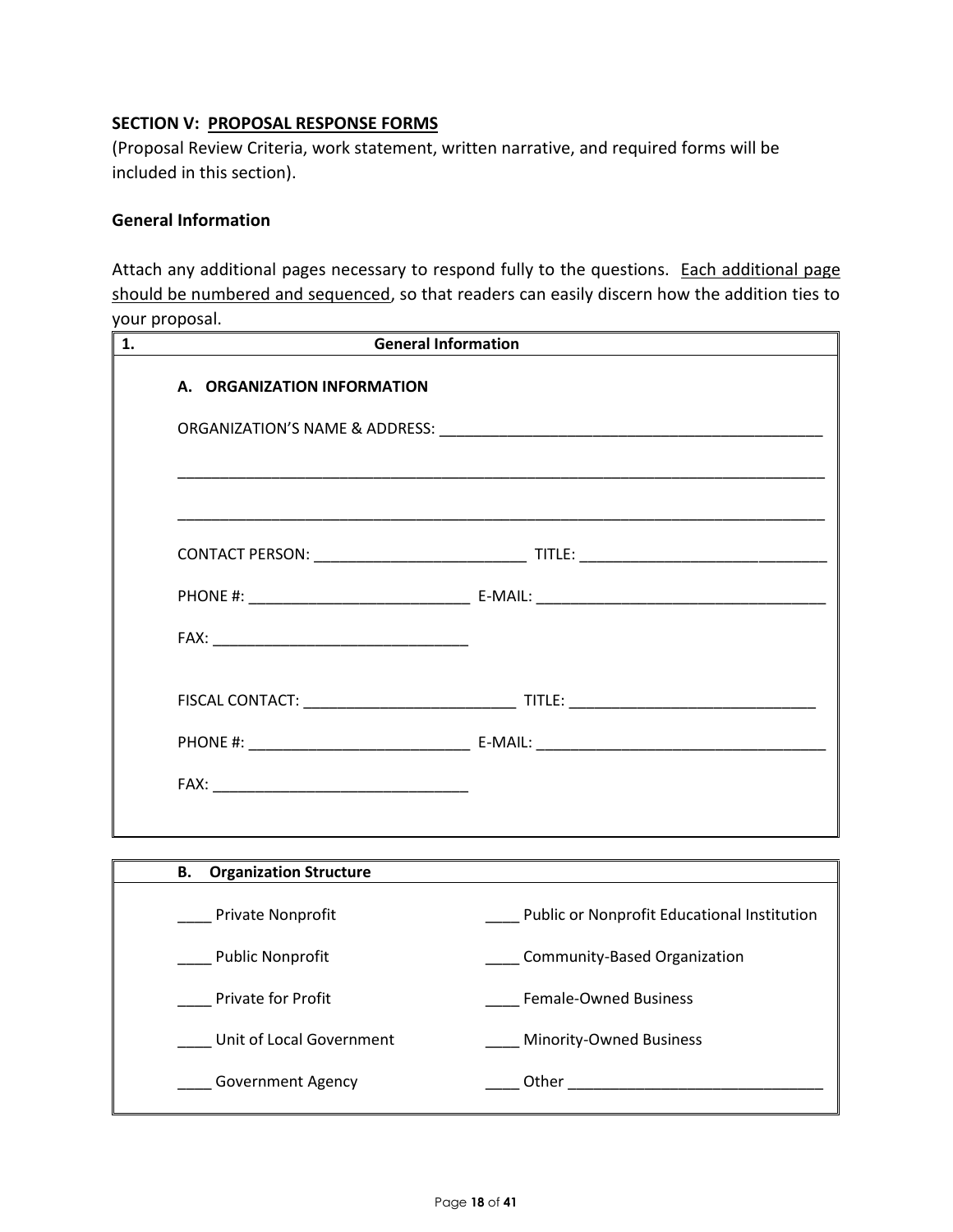| C. Authorship                                                                                                                                         |
|-------------------------------------------------------------------------------------------------------------------------------------------------------|
|                                                                                                                                                       |
|                                                                                                                                                       |
|                                                                                                                                                       |
| (Circle One)<br>PROFESSIONAL PROPOSAL WRITER*: Y N                                                                                                    |
| *The agency agrees that this person has not been (and will not be) paid a proposal writing fee<br>from current or future Workforce Development funds. |
| <b>D.</b> Required Documents                                                                                                                          |
| Read, complete, sign, and attach the following documents, which appear on the following<br>pages:                                                     |
| "Certification Regarding Debarment, Suspension, Ineligibility and Voluntary<br>Exclusion";                                                            |
| "EQUAL OPPORTUNITY (EO) POLICY STATEMENT"; and                                                                                                        |
| "CERTIFICATION REGARDING LOBBYING"; and                                                                                                               |
| "GRIEVANCE/COMPLAINT POLICY STATEMENT"; and                                                                                                           |
| "Proposal Certifications"                                                                                                                             |
| <b>Funds Requested</b><br>Е.                                                                                                                          |
| Total Price: \$                                                                                                                                       |
| This figure should equal the total amount requested and supported in your budget.                                                                     |
| <b>Service Area(s)</b><br>F.                                                                                                                          |
| PLEASE SELECT ALL COUNTIES THAT YOU ARE WILLING TO PROVIDE SERVICES IN:                                                                               |
| Washtenaw<br>Lenawee                                                                                                                                  |
| Hillsdale<br>Livingston                                                                                                                               |
| Jackson                                                                                                                                               |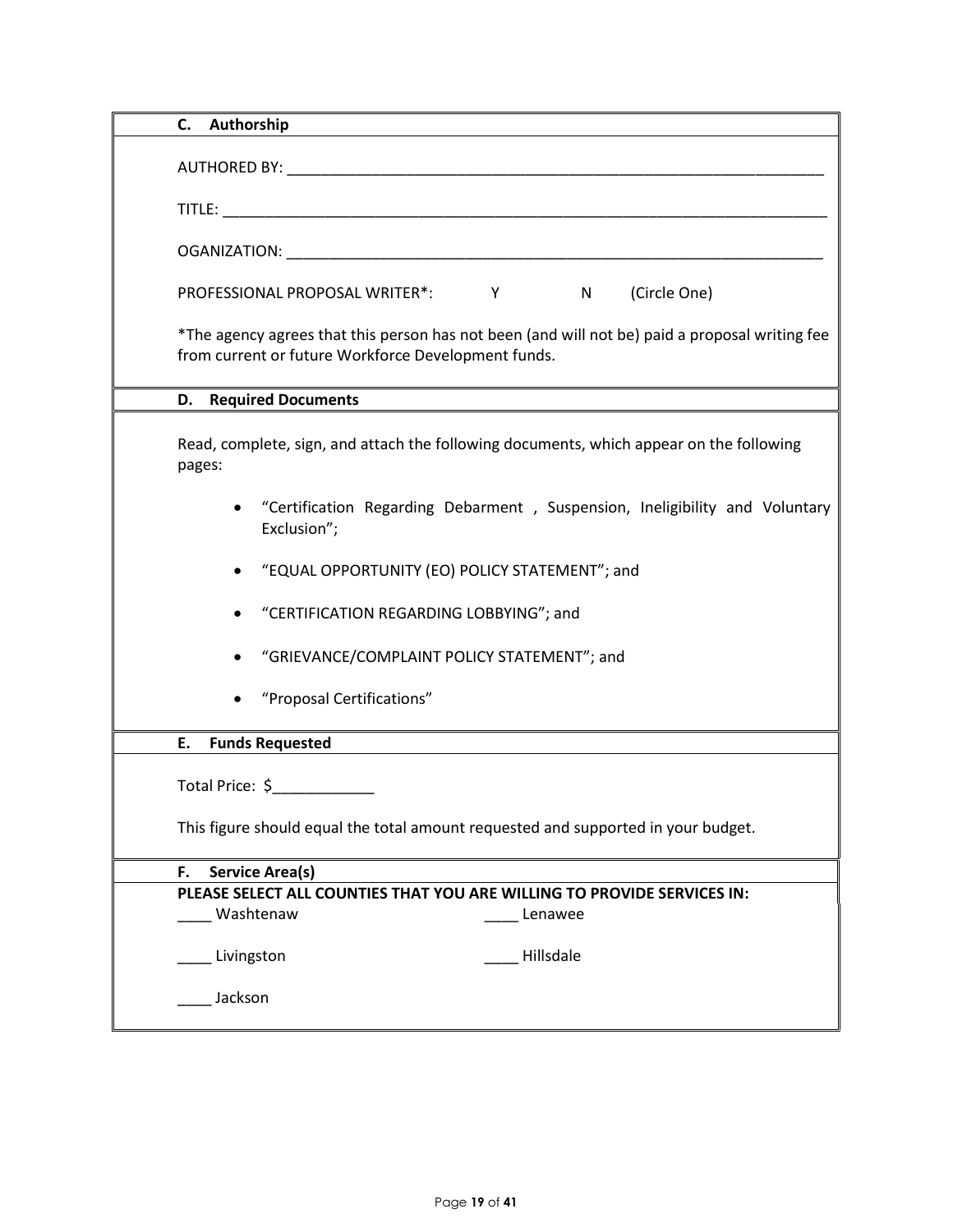#### **Instructions for Certification Regarding Debarment and Suspension**

- 1. By signing and submitting this proposal, the prospective recipient of Federal assistant funds is providing the certification as set out below.
- 2. The certification in this clause is a material representation of fact upon which reliance was placed when this transaction was entered into. If it is later determined that the prospective recipient of Federal assistance funds knowingly rendered an erroneous certification, in addition to other remedies available to the Federal Government, the Department of Labor (DOL) may pursue available remedies, including suspension and/or debarment.
- 3. The prospective recipient of Federal assistance funds shall provide immediate written notice to the person to which this proposal is submitted if at any time the prospective recipient of Federal assistance funds learns that its certification was erroneous when submitted or has become erroneous by reason of changed circumstances.
- 4. The terms "covered transaction," "debarred," "suspended," "ineligible," "lower tier covered transaction," "participant," "person," "primary covered transaction," "principal," "proposal," and "voluntarily excluded," as used in this clause, have the meanings set out in the Definitions and Coverage sections of rules implementing Executive Order 12549. You may contact the person to which this proposal is submitted for assistance in obtaining a copy of those regulations.
- 5. The prospective recipient of Federal assistance funds agrees by submitting this proposal that, should the proposed covered transaction be entered into, it shall not knowingly enter into any lower tier covered transaction with a person who is debarred, suspended, declared ineligible, or voluntarily excluded from participation in this covered transaction, unless authorized by the DOL.
- 6. The prospective recipient of Federal assistance funds further agrees by submitting this proposal, that it will include the clause titled "Certification Regarding Debarment, Suspension, Ineligibility and Voluntary Exclusion - Lower Tier Covered Transactions," without modification, in all lower tier covered transactions and in all solicitations for lower tier covered transactions.
- 7. A participant in a covered transaction may rely upon a certification of a prospective participant in a lower tier covered transaction that is not debarred, suspended, ineligible, or voluntarily excluded for the covered transaction, unless it knows that the certification is erroneous. A participant may decide the method and frequency by which it determines the eligibility of its principals. Each participant may, but is not required to, check the List of Parties Excluded from Procurement or No procurement Programs.
- 8. Nothing contained in the foregoing shall be construed to require establishment of a system of records in order to render in good faith the certification required by this clause. The knowledge and information of a participant is not required to exceed that which is normally possessed by a prudent person in the ordinary course of business dealings.
- 9. Except for transactions authorized under paragraph 5 of these instructions, if a participant in a covered transaction knowingly enters into a lower tier covered transaction with a person who is suspended, debarred, ineligible, or voluntary excluded from participation in this transaction, in addition to other remedies available to the Federal Government, the DOL may pursue available remedies, including suspension and/or debarment.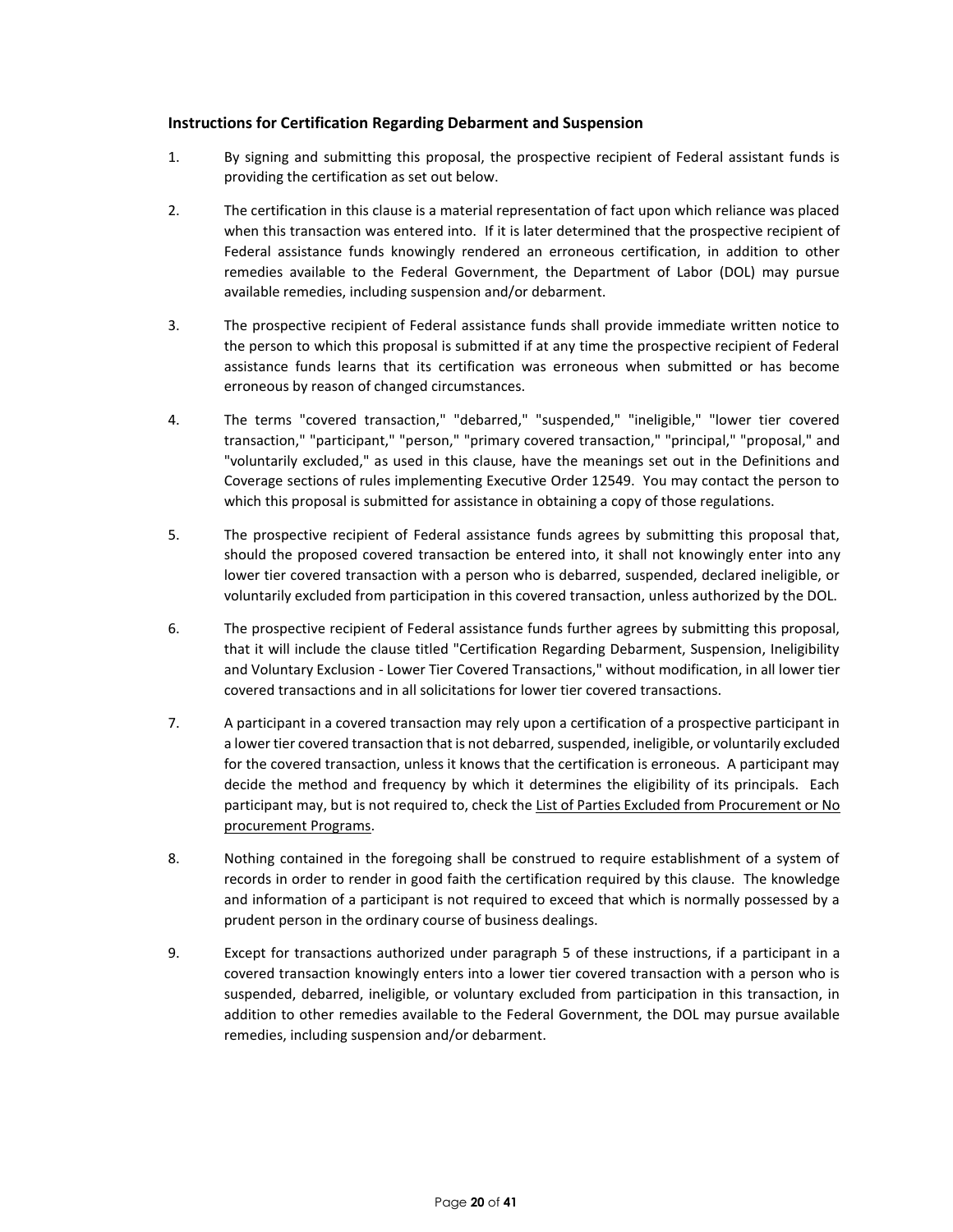# **Certification Regarding Debarment , Suspension, Ineligibility and Voluntary Exclusion**

# **Lower Tier Covered Transactions**

This certification is required by the regulations implementing Executive Order 12549, Debarment and Suspension, 29 CFR Part 98, Section 98.510, participants' responsibilities and Executive Order 12689, 2 CFR 215 Appendix A8, page 26297. The regulations were published as Part VII of the May 26, 1988, Federal Register (pages 19160-19222).

- (1) The prospective recipient of federal assistance funds certifies, by submission of this certification, that neither it nor its principals are presently debarred, suspended, proposed for debarment, declared ineligible, or voluntarily excluded from participation in this transaction by any federal department or agency.
- (2) Where the prospective recipient of Federal assistance funds is unable to certify to any of the statements in this certification, such prospective participant shall attach an explanation to this certification.

Agency/Organization Authorized Signature **Date** Date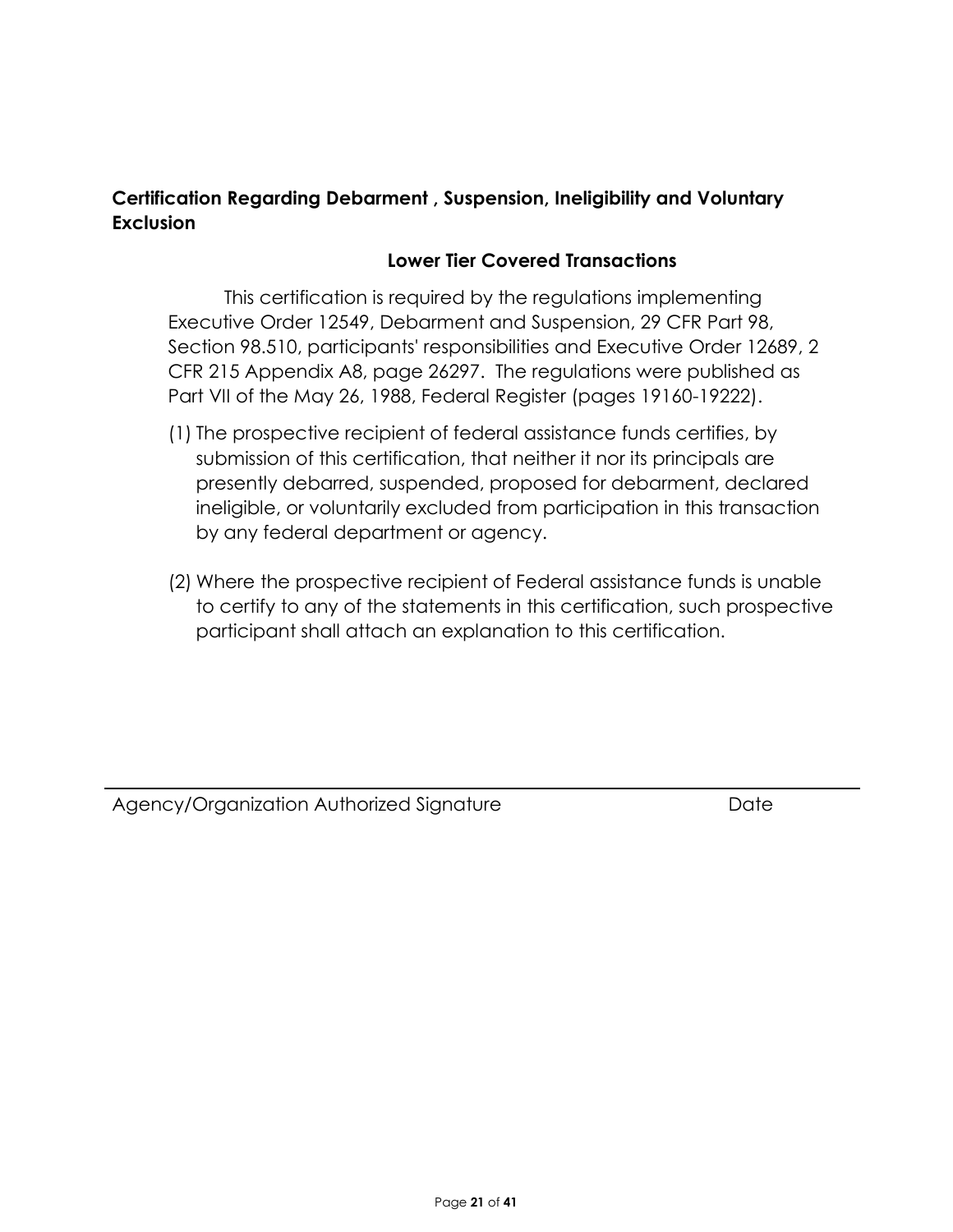#### **EQUAL OPPORTUNITY (EO) POLICY STATEMENT EQUAL OPPORTUNITY IS THE LAW**

It is against the law for this recipient of Federal financial assistance to discriminate on the following bases:

- Against any individual in the United States, on the basis of race, color, religion, sex (including pregnancy, childbirth, and related medical conditions, sex stereotyping, transgender status, and gender identity), national origin (including limited English proficiency), age, disability, political affiliation or belief; and
- Against any beneficiary of applicant to, or participant in programs financially assisted under the Title I of the Workforce Innovation and Opportunity Act (WIOA), on the basis of the beneficiary's citizenship/status, or his or her participation in any WIOA Title I-financially assisted program or activity.

The recipient must not discriminate in any of the following areas:

- Deciding who will be admitted, or have access, to any WIOA Title I-financially assisted program or activity;
- Providing opportunities in, or treating any person with regard to, such a program or activity; or
- Making employment decisions in the administration of, or in connection with, such a program or activity.

Recipients of federal financial assistance must take reasonable steps to ensure that communications with individuals with disabilities are as effective as communications with others. This means that, upon request and at no cost to the individual, recipients are required to provide appropriate auxiliary aids and services to qualified individuals with disabilities.

#### **What to do if you believe you have experienced discrimination**

If you think that you have been subjected to discrimination under a WIA/WIOA Title I-financially assisted program or activity, you may file a complaint within 180 days from the date of the alleged violation with the recipient's Equal Opportunity Officer:

#### *Local Contact Maggie Flaherty, Equal Opportunity Officer Michigan Works! Southeast* 21 Care Drive, Hillsdale, Ml 49242 *517-689-5111, or TTY:711* **Or**

*Director, Civil Rights Center (CRC) U.S. Department of Labor 200 Constitution Avenue, NW, Room N-4123 Washington, D.C. 20210*

If you file your complaint with the recipient, you must wait either until the recipient issues a written Notice of Final Action, or until 90 days have passed (whichever is sooner), before filing with Civil Rights Center (see address above).If the recipient does not give you a written Notice of Final Action within 90 days of the day on which you filed your complaint, you do not have to wait for the recipient to issue that Notice before filing a complaint with CRC. However, you must file your CRC complaint within 30 days of the 90-day deadline (in other words, within 120 days after the day on which you filed your complaint with the recipient).

If the recipient does give you a written Notice of Final Action on your complaint, but you are dissatisfied with the decision or resolution, you may file a complaint with CRC. You must file your complaint within 30 days of the date on which you received the Notice of Final Action.

If you have any questions regarding the EO Policy Statement, please discuss them with your assigned staff person.

I have received the EO Policy Statement on

(Date)

Name (Printed) and Agency/Organization Authorized Signature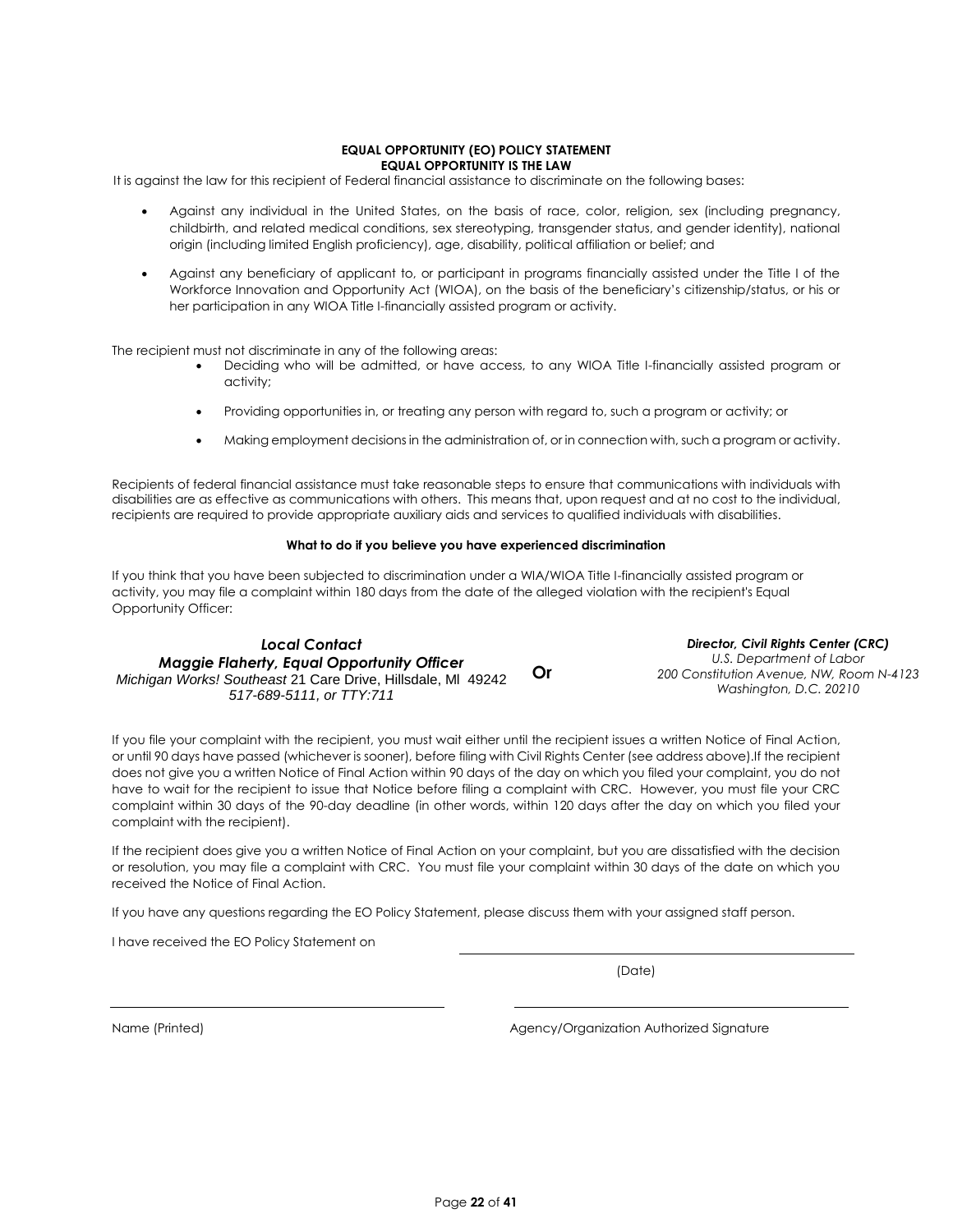# INSTRUCTIONS FOR COMPLETION OF SF-LLL, DISCLOSURE OF LOBBYING ACTIVITIES

Federal Register *I* Vol. 55. No. 38 / Monday, February 28, 1990 Rules and Regulations

This disclosure form shall be completed by the reporting entity, whether sub-awardee or prime Federal recipient, at the initiation or receipt of a covered Federal action, or a material change to a previous filing, pursuant to title 31 U.S.C. Section 1352. The filing of a form isrequired for each payment or agreement to make payment to any lobbying entity for influencing or attempting to influence an officer or employee of any agency, a Member of Congress, an officer or employee of Congress, or an employee of a Member of Congress in connection with a covered federal action. Use the SF-LLL-A Continuation Sheet for additional information if the space on the form is inadequate. Complete all items that apply for both the initial filing and material change report. Refer to the implementing guidance published by the Office of Management and Budget for additional information.

- 1. Identify the type of covered Federal action for which lobbying activity is and or has been secured to influence the outcome of a covered Federal action.
- 2. Identify the status of the covered federal action.
- 3. Identify the appropriate classification of this report. If this is a follow-up report caused by a material change to the information previously reported, enter the year and quarter in which the change occurred. Enter the date of the last previously submitted report by this reporting entity for this covered Federal action.
- 4. Enter the full name, address, city, state and zip code of the reporting entity. Include Congressional District if !mown. Check the appropriate classification of the reporting entity that designates if itis, or expects to be, a prime orsubaward recipient. Identify the tier of the sub-awardee, e.g. the first awardee of the prime is the first tier.
- 5. If the organization filing the report in item 4 checks "Sub-awardee", then enter the full name, address, city, State and zip code of the prime Federal recipient. Include Congressional District, if known
- 6. Enter the name of the Federal agency making the award or loan commitment. Include at least one organizational level below agency name, if known. For example, Department of Transportation, United States Coast Guard.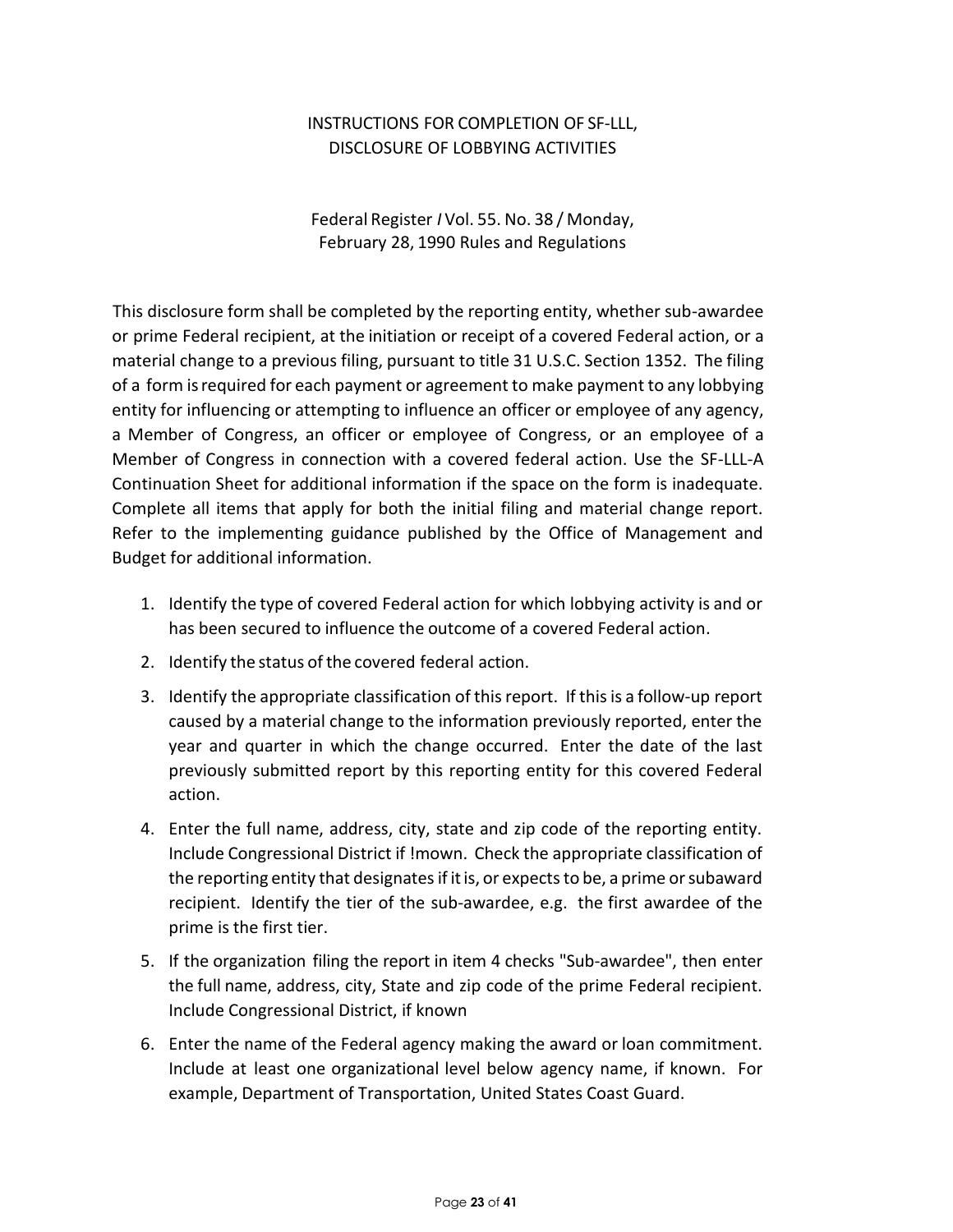- 7. Enter the Federal program name or description for the covered Federal action (item !). If known, enter the full Catalog of Federal Domestic Assistance (CFDA) number for grants, cooperative agreements, loans, and loan commitments.
- 8. Enter the most appropriate Federal identifying number available for the Federal action identified in item I (e.g. Request for Proposal (RFP) number; Invitation for Bid (IFB) number; grant announcement number; the contract, grant or loan award number; the application proposal control number assigned by the Federal agency). Include pre-fixes., e.g."RFP-DE-90-001."
- 9. For a covered Federal action where there has been an award or loan commitment by the Federal agency, enter the Federal amount of the award loan commitment for the prime entity identified in item 4 or 5.
- 10. (a) Enter the full name, address, city, state and zip code of the lobbying entity engaged by the reporting entity identified in item 4 to influence the covered Federal action.

(b) Enter the full names of the individual(s) performing services, and include full address if different from IO(a). Enter Last Name, First Name, and Middle Initial (MI).

- 11. Enter the amount of compensation paid or reasonably expected to be paid by the reporting entity (item 4) to the lobbying entity (item I0). Indicate whether the payment has been made (actual) or will be made (planned). Check all boxes that apply. If this is a material change report, enter the cumulative amount of payment made or planned to be made.
- 12. Check the appropriate box(es). Check all boxes that apply. If payment is made through an in-kind contribution, specify the nature and value of the in-kind payment.
- 13. Check the appropriate box(es). Check all boxes that apply. If other, specify nature.
- 14. Provide a specific and detailed description of the services that the lobbyist has performed, or will be expected to perform, and the date(s) of any services rendered. Include all preparatory and related activity, not just time spent in actual contact with Federal officials. Identify the Federal official(s) or employee(s) contacted or the officer(s), employee(s), or Members of Congress that were contacted.
- 15. Check whether or not a SF-LLL-A Continuation Sheet(s) is attached.
- 16. The certifying official shall sign and date the form, print his/her name, title, and telephone number.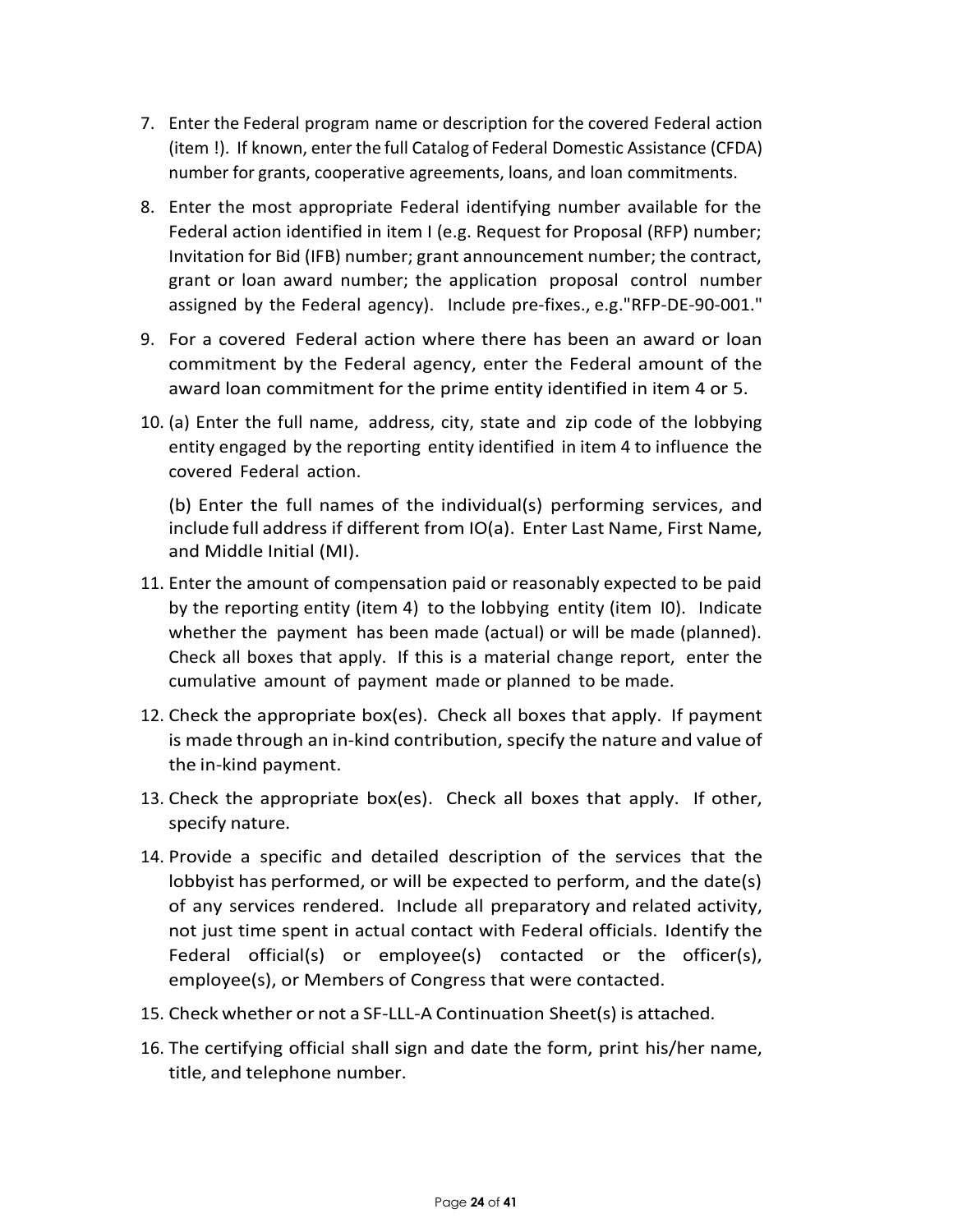# **DISCLOSURE OF LOBBYING ACTIVITIES**

Complete this form to disclose lobbying activities

pursuant to 31 U.S.C. 1352

|                                                                                                              |                  | $\sec$ reverse for public burden disclosure.)                                      |                                                |  |  |  |
|--------------------------------------------------------------------------------------------------------------|------------------|------------------------------------------------------------------------------------|------------------------------------------------|--|--|--|
| 1. Type of Federal Action:<br>2. Status of Federal Action:                                                   |                  | 3. Report Type:                                                                    |                                                |  |  |  |
| a. contract<br>b. grant                                                                                      |                  |                                                                                    | __ a. initial filing                           |  |  |  |
| c. cooperative agreement                                                                                     |                  | a. bid/offer/application                                                           | b. material change                             |  |  |  |
| d. loan                                                                                                      | b. initial award |                                                                                    | For Material Change Only:                      |  |  |  |
| e. loan guarantee                                                                                            | c. post-award    |                                                                                    | quarter____                                    |  |  |  |
|                                                                                                              |                  |                                                                                    | date of last report                            |  |  |  |
| 4. Name and Address of Reporting Entity:                                                                     |                  | 5. If Reporting Entity in No. 4 is Sub-awardee Enter<br>Name and Address of Prime: |                                                |  |  |  |
| _____ Sub-awardee<br>Prime                                                                                   |                  |                                                                                    |                                                |  |  |  |
| Tier_, if known:                                                                                             |                  |                                                                                    |                                                |  |  |  |
|                                                                                                              |                  |                                                                                    |                                                |  |  |  |
| Congressional District, if known:                                                                            |                  | Congressional District, if known:                                                  |                                                |  |  |  |
| 6. Federal Department/ Agency:                                                                               |                  |                                                                                    | 7. Federal Program Name/Description            |  |  |  |
|                                                                                                              |                  |                                                                                    |                                                |  |  |  |
|                                                                                                              |                  |                                                                                    |                                                |  |  |  |
|                                                                                                              |                  |                                                                                    |                                                |  |  |  |
|                                                                                                              |                  | CFDA Number, if applicable:                                                        |                                                |  |  |  |
| 8. Federal Action Number, if known:                                                                          |                  | 9. Award Amount, if know:                                                          |                                                |  |  |  |
|                                                                                                              |                  | S                                                                                  |                                                |  |  |  |
|                                                                                                              |                  |                                                                                    |                                                |  |  |  |
| 10. a. Name and Address of Lobbying Entity                                                                   |                  | b. Individuals Performing Services (including<br>address if different from N. !0a) |                                                |  |  |  |
|                                                                                                              |                  |                                                                                    |                                                |  |  |  |
|                                                                                                              |                  |                                                                                    | (last name, first name, MI):                   |  |  |  |
|                                                                                                              |                  |                                                                                    |                                                |  |  |  |
| 11. Amount of Payment (check all that apply):                                                                |                  |                                                                                    | 12. Type of Payment (check all that apply):    |  |  |  |
| \$                                                                                                           |                  | a. retainer                                                                        | b. one-time fee                                |  |  |  |
|                                                                                                              | actual _planned  |                                                                                    | ______ c. commission _______ d. contingent fee |  |  |  |
|                                                                                                              |                  |                                                                                    |                                                |  |  |  |
|                                                                                                              |                  |                                                                                    |                                                |  |  |  |
| 13. Brief Description of Services Performed or to be Performed and Date(s) of Service, including officer(s), |                  |                                                                                    |                                                |  |  |  |
| employee(s), or Member(s) contacted, for Payment Indicated in Item 11:                                       |                  |                                                                                    |                                                |  |  |  |
|                                                                                                              |                  |                                                                                    |                                                |  |  |  |
|                                                                                                              |                  |                                                                                    |                                                |  |  |  |
|                                                                                                              |                  | (attach Continuation Sheet(s) SF-LLL-A if necessary).                              |                                                |  |  |  |
| 14. Continuation Sheet(s) SF-LLL-A attached:                                                                 | Yes              | No                                                                                 |                                                |  |  |  |
|                                                                                                              |                  |                                                                                    |                                                |  |  |  |
| 15. Information required through this form is authorized by Title 31 U.S>C> Section                          |                  |                                                                                    |                                                |  |  |  |
| 1352. 111e disclosure of lobbying activities is a material representation of fact upon which                 |                  | Signature:                                                                         |                                                |  |  |  |
| reliance was placed by the tier above when this transaction was made or entered into.                        |                  |                                                                                    |                                                |  |  |  |
| this disclosure is required pursuant to 31 U.S. C. 1352. This information will be reported                   |                  | Print Name:                                                                        |                                                |  |  |  |
| to the Congress semiannually and will be available for public inspection. Any person                         |                  |                                                                                    |                                                |  |  |  |
| who fails to file the required disclosure mil subject to a civil penalty of not less than                    |                  | Title:                                                                             |                                                |  |  |  |
| \$10,000 and not more than \$100,000 for each such failure.                                                  |                  |                                                                                    |                                                |  |  |  |
|                                                                                                              |                  | Telephone No:                                                                      | Date:                                          |  |  |  |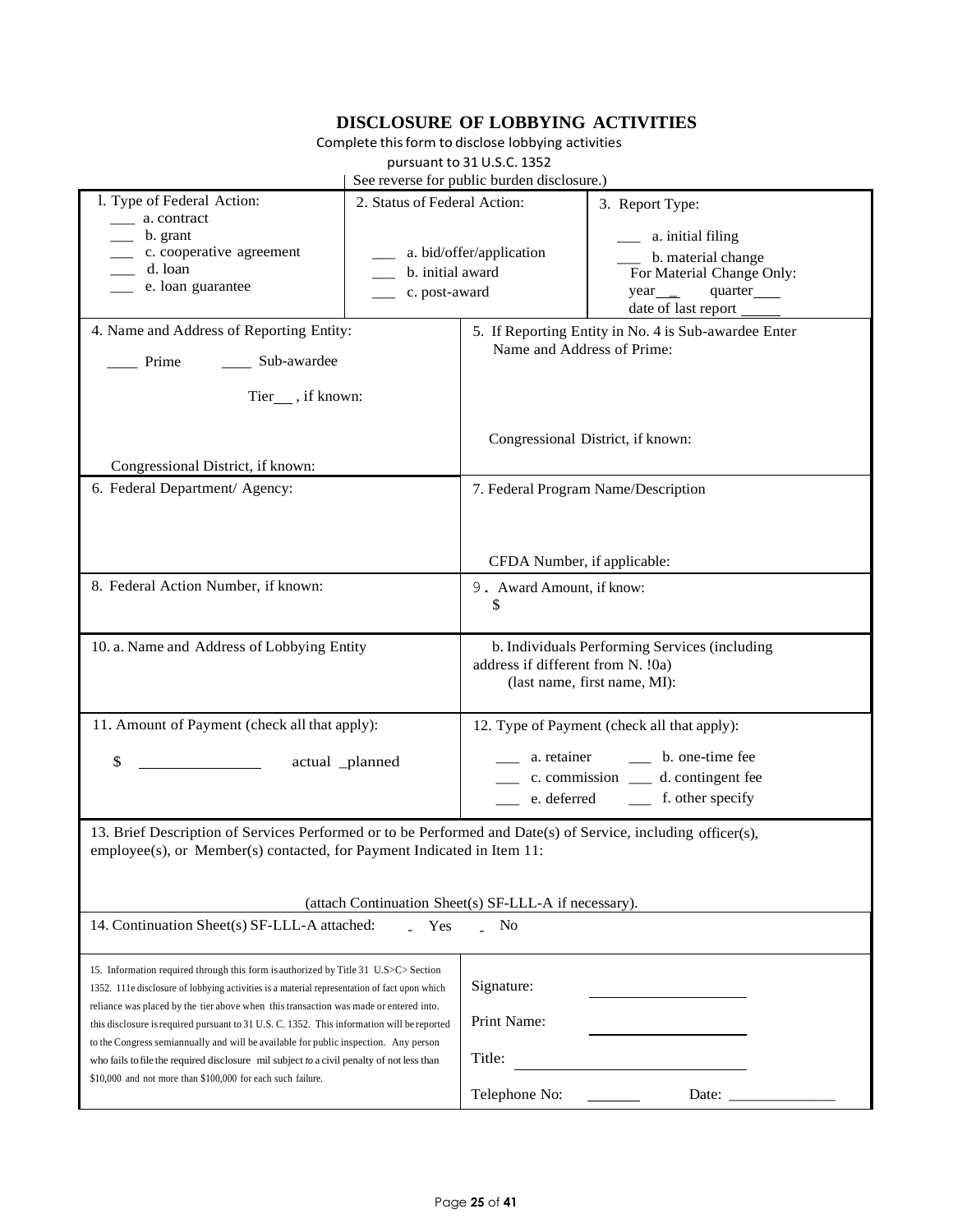| DISCLOSURE OF LOBBYING ACTIVITIES |  |
|-----------------------------------|--|
| <b>CONTINUATION SHEET</b>         |  |

Reporting Entity: Page. o<u>f.</u>\_\_\_\_\_\_\_\_\_\_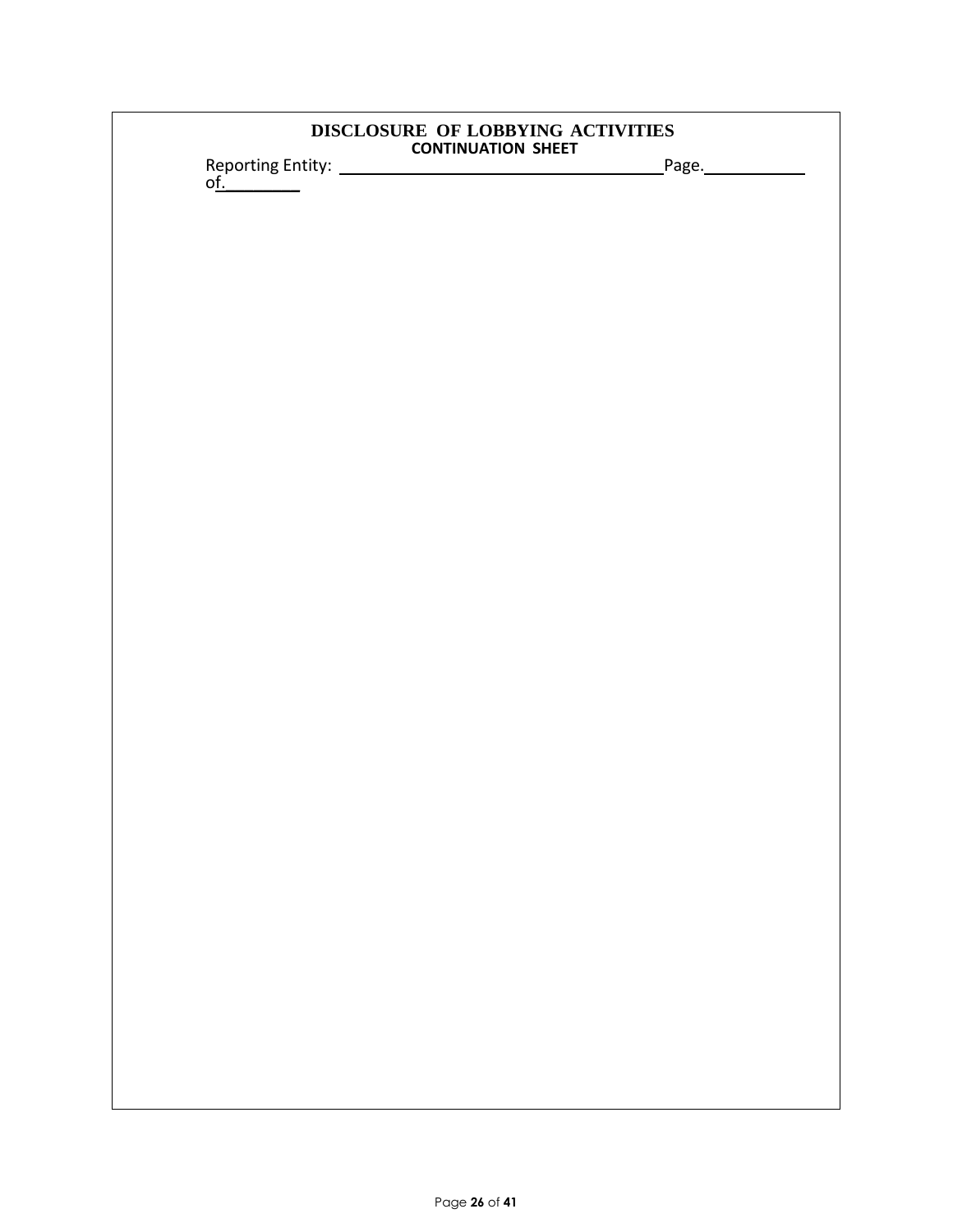# **CERTIFICATION REGARDING LOBBYING**

# Certification for Contracts, Grants, Loans and Cooperative Agreements

The undersigned certifies, to be best of his or her knowledge and belief, that:

(1) No Federal appropriated funds have been paid or will be paid, by or on behalf of the undersigned, to any person for influencing or attempting to influence an officer or employee of an agency, a Member of Congress, any officer or employee of Congress, or an employee of a Member of Congress in connection with the awarding of any Federal contract, the making of any Federal grant, the making of any Federal loan, the entering into of any cooperative agreement, and the extension, continuation, renewal, amendment, or modification of any Federal contract, grant, loan, or cooperative agreement.

(2) If any funds other than Federal appropriated funds have been paid or will be paid to any person for influencing or attempting to influence an officer or employee of any agency, a Member of Congress, an officer or employee of Congress, or any employee of a Member of Congress in connection with this Federal contract, grant, loan, or cooperative agreement, the undersigned shall complete and submit Standard Form-LLL, "Disclosure Form to Report Lobbying, in accordance with its instructions.

(3) The undersigned shall require that the language of this certification be included in the award documents for all subawards at all tiers (including subcontracts, subgrants and contracts under grants, loans, and cooperative agreements) and that all subrecipients shall certify and disclose accordingly.

This certification is a material representation of fact upon which reliance was placed when this transaction was made or entered into. Submission of this certification is a prerequisite for making or entering into this transaction imposed by Section 1325, Title 31, U.S. Code. Any person who fails to file the required certification shall be subject to a civil penalty of not less than \$10,000 and not more than \$100,000 for such failure.

Agency/Organization Authorized Signature **Date** Date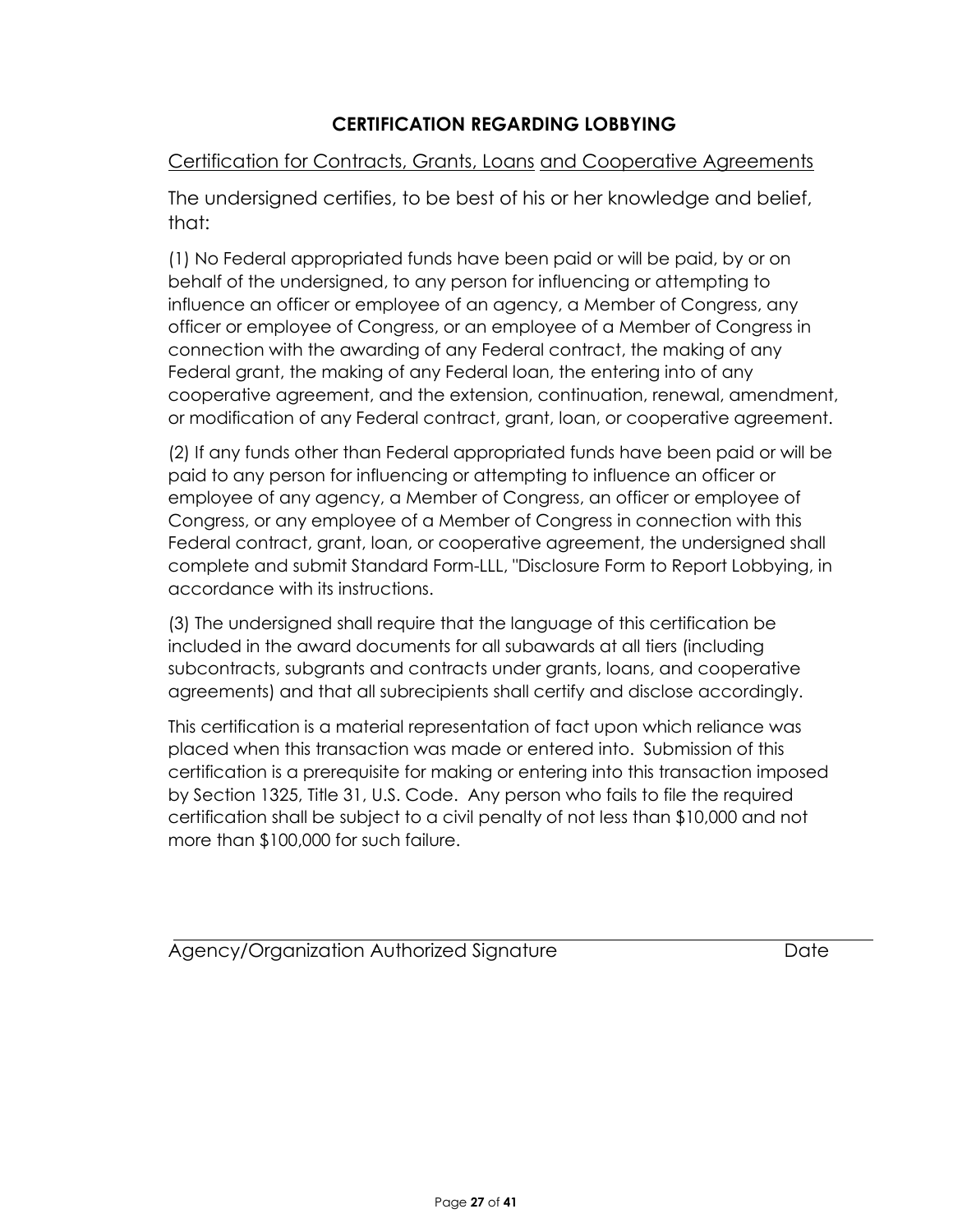# **MICHIGAN WORKS! SOUTHEAST GRIEVANCE/COMPLAINT POLICY STATEMENT**

It is the policy of the Michigan Works! Southeast Consortium and Workforce Development Board that all program staff, applicants, participants and employers have the right to file a formal complaint or grievance. This policy covers all programs which we administer, including the Workforce Innovation and Opportunity Act (WIOA), Temporary Assistance for Needy Families (TANF), Food Assistance Employment and Training (FAE&T), Trade Act (except requests for redeterminations), and State of Michigan General Fund/General Purpose (GF/GP) Funded Programs Administered by the Department of Labor and Economic Opportunity (LEO). You are entitled to file a complaint or grievance if you believe that we have not adhered to applicable laws, regulations and policies in our administration of these programs, or if you believe you have been mistreated or faced discrimination. All grievances and complaints must be in writing and must be filed within one year of the alleged incident. Before filing a complaint or grievance, you should obtain a copy of our local grievance procedures, which describe in full the process for filing complaints and grievances, and the entire complaint resolution process, including procedures for informal resolution of complaints, formal hearings, and appeals. Copies of the procedure are posted in the Michigan Works! Service Center, and are available upon request from the Grievance/Equal Opportunity Complaint Officer, whose contact information is listed below. This is a summary of the steps in our complaint/grievance procedure:

- STEP 1 Informal discussion of your concerns to your immediate Michigan Works! Southeast contact.
- STEP 2 If Step 1 does not resolve the problem to your satisfaction, a formal written complaint may then be filed with the Complaint Officer of Michigan Works! Southeast for resolution through informal discussion. Please contact the Complaint Officer below for instructions on how to file a formal written complaint.
- STEP 3 If Step 2 does not resolve the problem to your satisfaction, you are entitled to request that a hearing be scheduled within 30 days of filing the complaint with a decision within 60 days. Please contact the Complaint Officer below for instructions on how to request a hearing.
- STEP 4 If Step 3 does not resolve the problem to your satisfaction, a formal complaint may be submitted to LEO. Please contact the Complaint Officer below for instructions on how to file a complaint with LEO
- STEP 5 If Step 4 does not resolve the problem to your satisfaction, a formal complaint may be submitted to the Secretary of the U.S. Department of Labor for determination.

If you ever have questions or need assistance with the complaint process, please do not hesitate to contact your assigned staff person or the Complaint Officer of Michigan Works! Southeast.

> **Grievance/Complaint Officer** Vicki Enriquez 517-207-3253 [venriquez@mwse.org](mailto:venriquez@mwse.org)

Name (Printed or Typed): \_\_\_\_\_\_\_\_\_\_\_\_\_\_\_\_\_\_\_\_\_\_\_\_\_\_\_\_\_\_\_\_\_\_\_\_\_\_\_\_\_\_\_\_\_\_\_\_\_\_

Signature: \_\_\_\_\_\_\_\_\_\_\_\_\_\_\_\_\_\_\_\_\_\_\_\_\_\_\_\_\_\_\_\_\_\_\_\_\_ Date: \_\_\_\_\_\_\_\_\_\_\_\_\_\_\_\_\_\_\_\_\_\_\_\_\_\_\_\_\_\_\_\_\_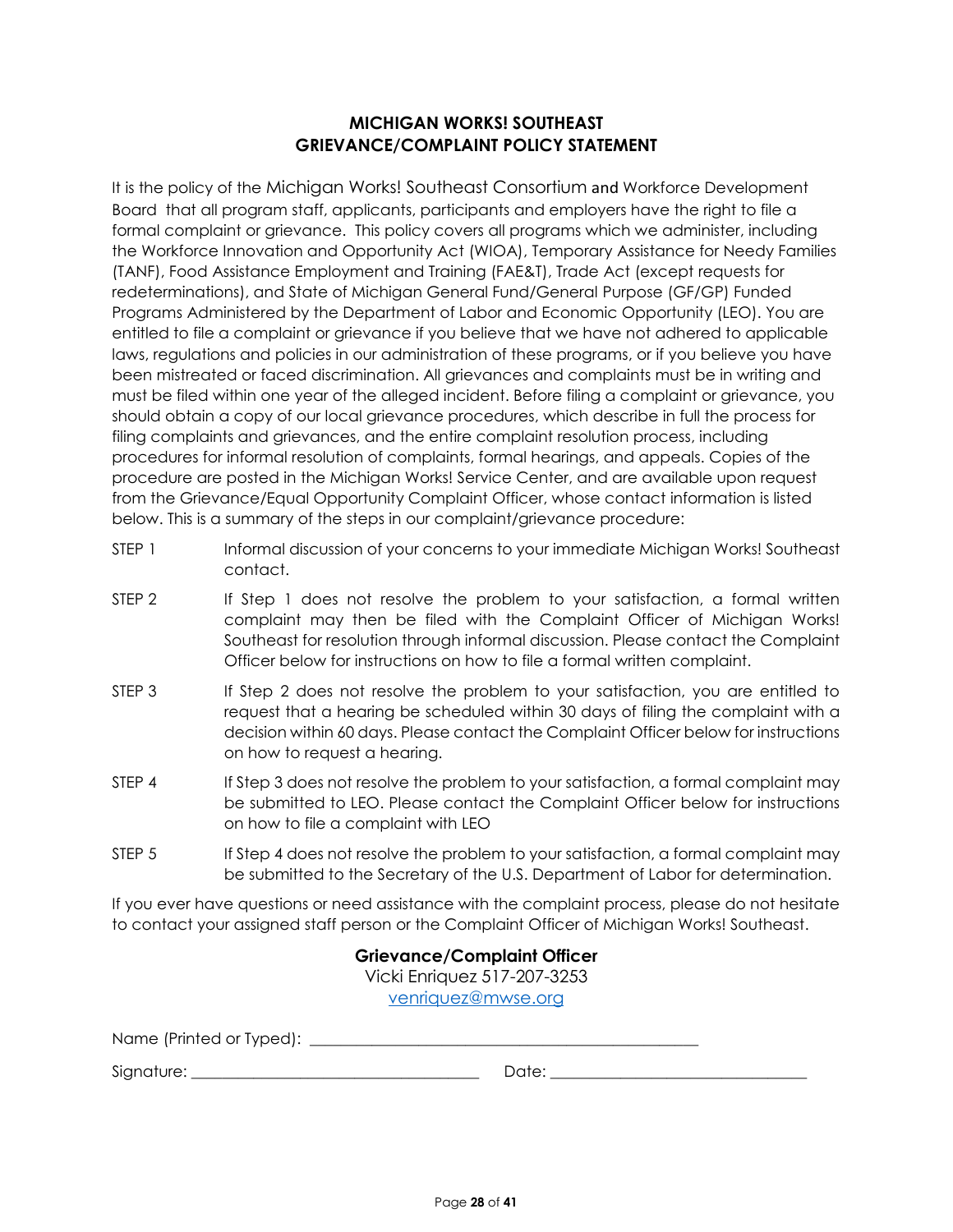# **Proposal Certifications**

These certifications must be signed by a representative of the applicant organization who is authorized to do so. Persons in an administrative, monitoring or oversight policy-making capacity with WIOA/PATH programs should not appear as signatory to this RFP.

I hereby certify:

- a. that the applicant organization understands and assures compliance with specific assurances and certifications contained in Section B if awarded funding on the basis of this proposal; and
- b. that all information contained in this proposal in response to questions concerning the applicant organization, its operation, and its proposed program, is true and accurate; and
- c. that completion of this proposal is an application for funding and does not ensure that the proposed program will be funded; and
- d. that if selected for funding, the applicant organization will be bound by the information contained herein as well as by the terms and conditions of the resultant contract or agreement.
- **e. that to the best of its knowledge and belief, the cost data are accurate, complete, and current at the time of agreement on price. This price shall be valid for a minimum of six months after submission.**

Signature: Date:

Name: Title: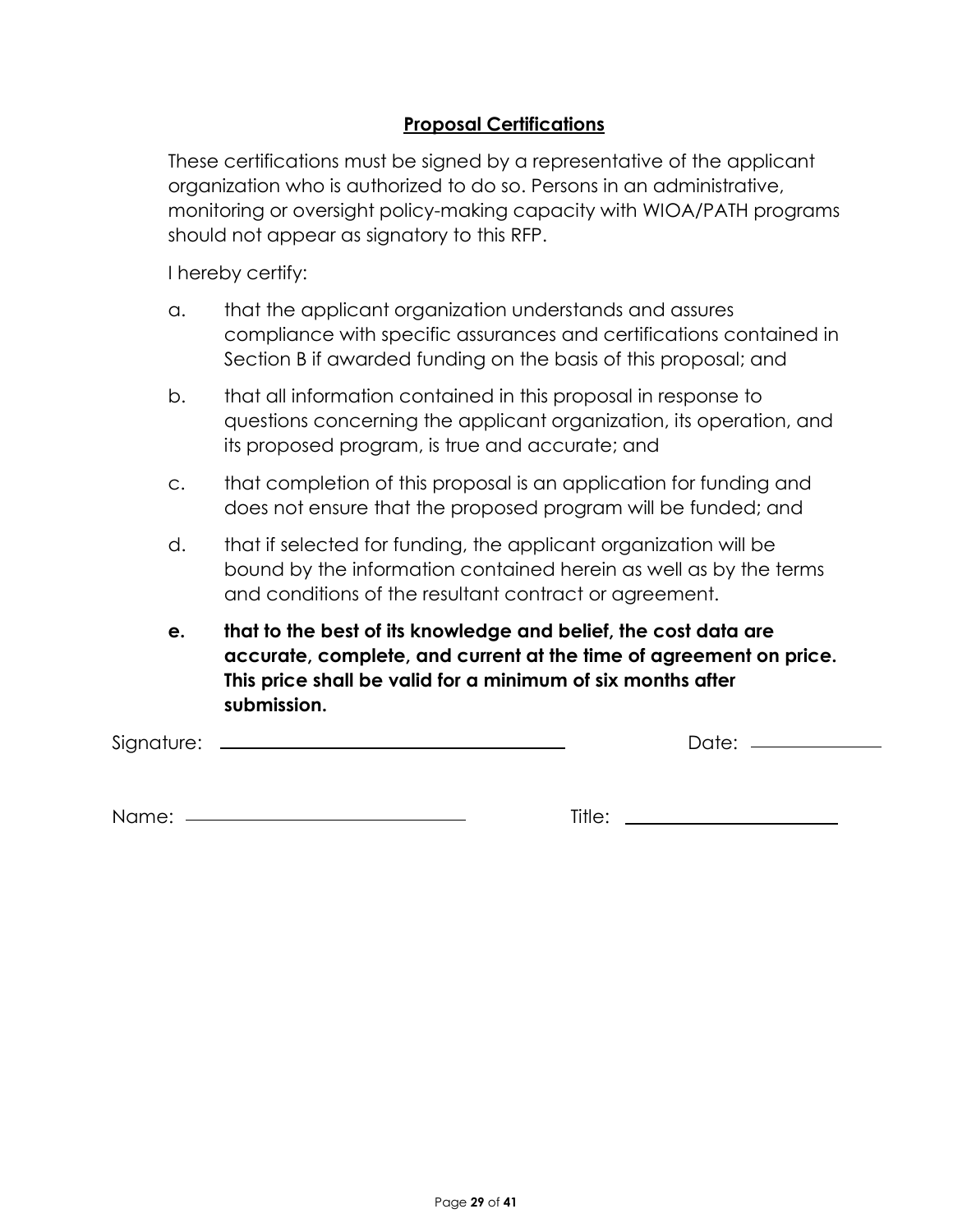# **SECTION VI: PROPOSAL REVIEW CRITERIA**

The following criteria are the primary considerations in the proposal review process:

# **C. Administrative and staffing capability (30%)**

- Describe your proposed management plan for this project, including
- Identify by name (if known) and job title the key staff who will be assigned to this project. Provide resumes and/or job descriptions for all staff who will be assigned to this project.
- Describe the bidder's past experience working with workforce programs.
- Describe how the bidder and/or key staff assigned to the project will manage and communicate on the project with the Michigan Works! Fiscal staff.

# **D. Organizational Structure (10%)**

- Provide an organizational chart, which shows how the proposed services fit into your overall organizational structure. Provide a brief narrative summary of the organizational chart.
- Provide a management plan with specific goals and objectives, which describes how the proposed services will be delivered (which staff will work on the project(s) and in what capacity).
- Will any portion of the program proposed be conducted by an organization other than your own (Will you be doing any sub-contracting with these funds)?

# **C. Project Design (20%)**

- Describe your proposed strategy as it relates to the Scope of Work outlined for the Audit Preparation Consultant and why your firm is the best to perform these services.
- Describe your plan for presenting any findings, recommendation, and/or remediation to MWSE.
- Briefly describe other financial services and/or expertise that you could provide to MWSE.

# **D Performance Indicators (20%)**

• Describe your method for reporting out the necessary information upon completing a project, please provide examples.

# **E Budget and Cost (20%)**

• Only costs directly related to the operation of the program and properly supported with back-up data and records will be allowable charges to the program. For shared time or facilities arrangements, where staff wages, facilities, utilities, supplies, etc., are to be funded by more than one source, a costs allocation plan must be included in the funding application.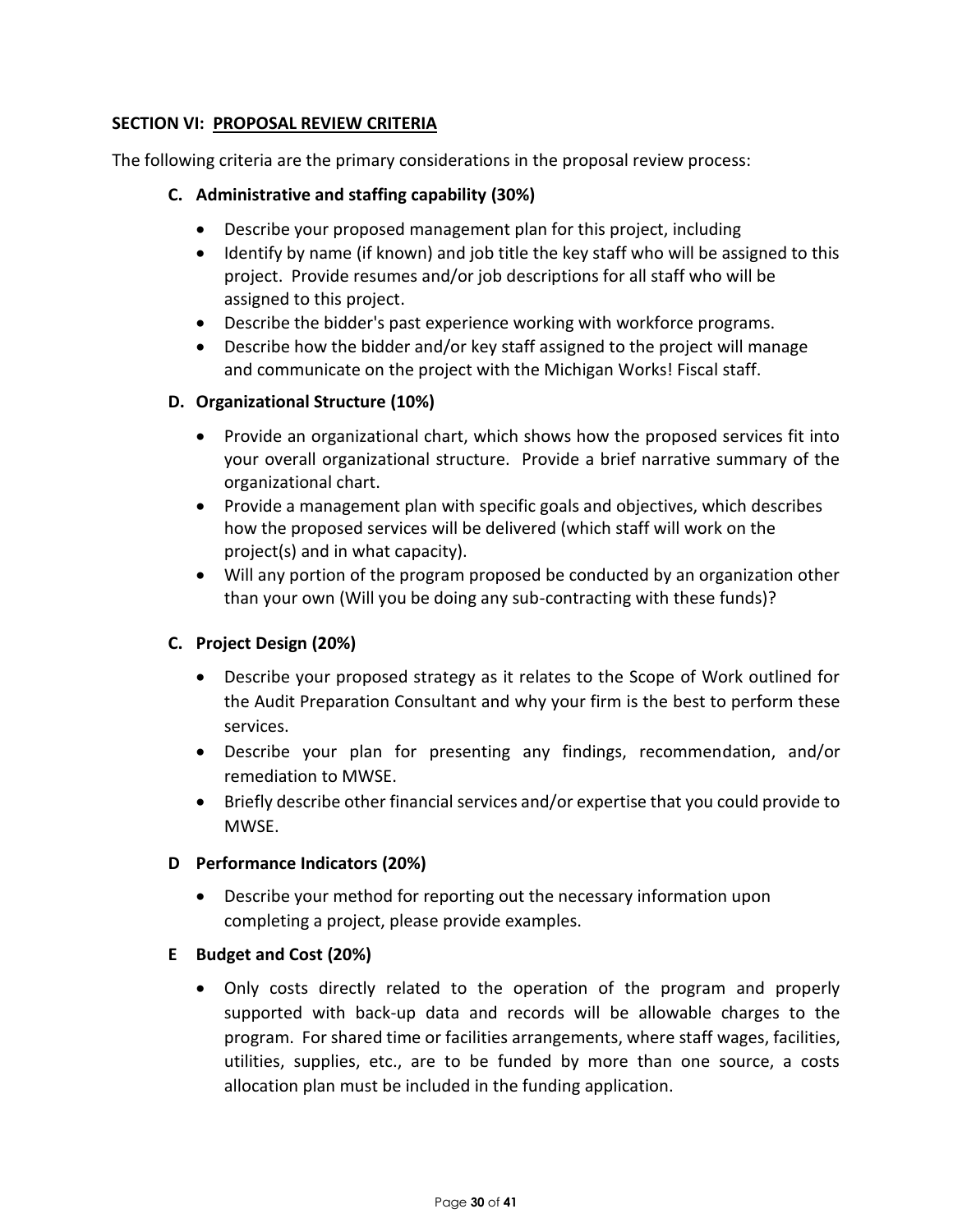# **SECTION VII: SCOPE OF WORK**

# **General Accounting Functions**

The successful bidder(s) must show expertise in providing support, review, assistance, and/or advisory services on all general accounting practices. Familiarity with Michigan's workforce development system is highly preferred. Specific knowledge of programs in the five-county region is also helpful, including awareness of the Federal and State grant process as it relates to workforce development programs. The resumes of those assigned to the project should reflect expertise in performing and/or managing the project. The quality and relevance of references will also be a factor.

The selected bidder will be responsible for assisting in the development of some or all required reports, per the 2 CFR 200:

- General Purpose Financial Statement
- Single Audit Report of Federal Awards
- Independent Certified Public Accountant report on the fair presentation of the basic financial statements in conformity with generally accepted accounting principles in the United States and standards.
- Independent Certified Public Accountant report on internal control over financial reporting and test of its compliance of laws, regulations, contracts and grants.
- Independent Certified Public Accountant "in-relation-to" report on the schedule of major and non-major federal financial awards and a report on Compliance and Internal Control over Financial Reporting.
- Assistance and review of the Management Letter on Internal Controls and Recommendations.
- A review of the Southeast Michigan Consortium's non-profit account.
- If required; provide support, review, assistance, and/or advisory services in completing Comprehensive Annual Financial Reports.
- A presentation to the Consortium Board regarding findings and recommendations for addressing concerns and any other items deemed report worthy.

All reports shall be presented and formatted in accordance with generally accepted accounting principles, Government Auditing Standards, Governmental Accounting Standards Board, Government Finance Officers Association, National Council on Governmental Accounting, United States Office of Management and Budget and the State of Michigan Department of Treasury.

All reports shall be prepared, reproduced and assembled by the selected bidder. Selected bidder shall be required to make an immediate, written report of all irregularities and/or potential finding which they become aware to MWSE.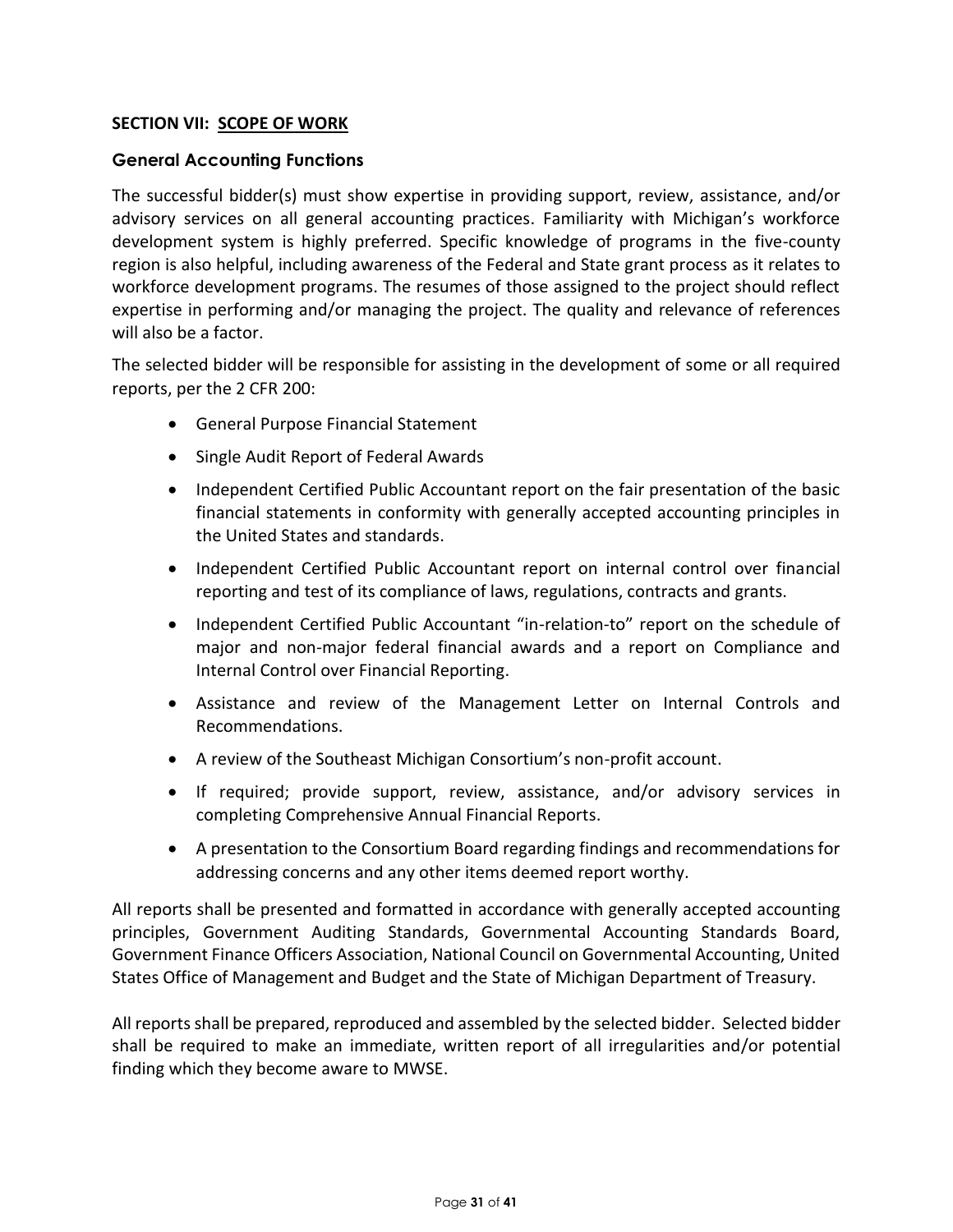# **Delivery of Services**

All of the above services may be offered at either Michigan Works! Southeast Service Center's or at the bidding location(s). All service locations will identify the availability of such services and as part of the Michigan Works! and national systems.

At the conclusion of the Consultant's project activities and periodically as the project progress, the Consultant will review the results of the project work with Michigan Works! Southeast and provide any observations related to the Consultant's services that the Consultant believes warrant attention. The Consultant also will provide Michigan Works! Southeast with a final written report on its findings, analyses and/or recommendations.

#### **Performance Indicators**

Upon completion of requested services and/or projects MWSE will utilize any and all written reports, spreadsheets, and other documentation used to communicate completion of services and/or projects as an indicator of performance.

Bidders can propose additional performance indicators in their proposal that are related to their proposed services.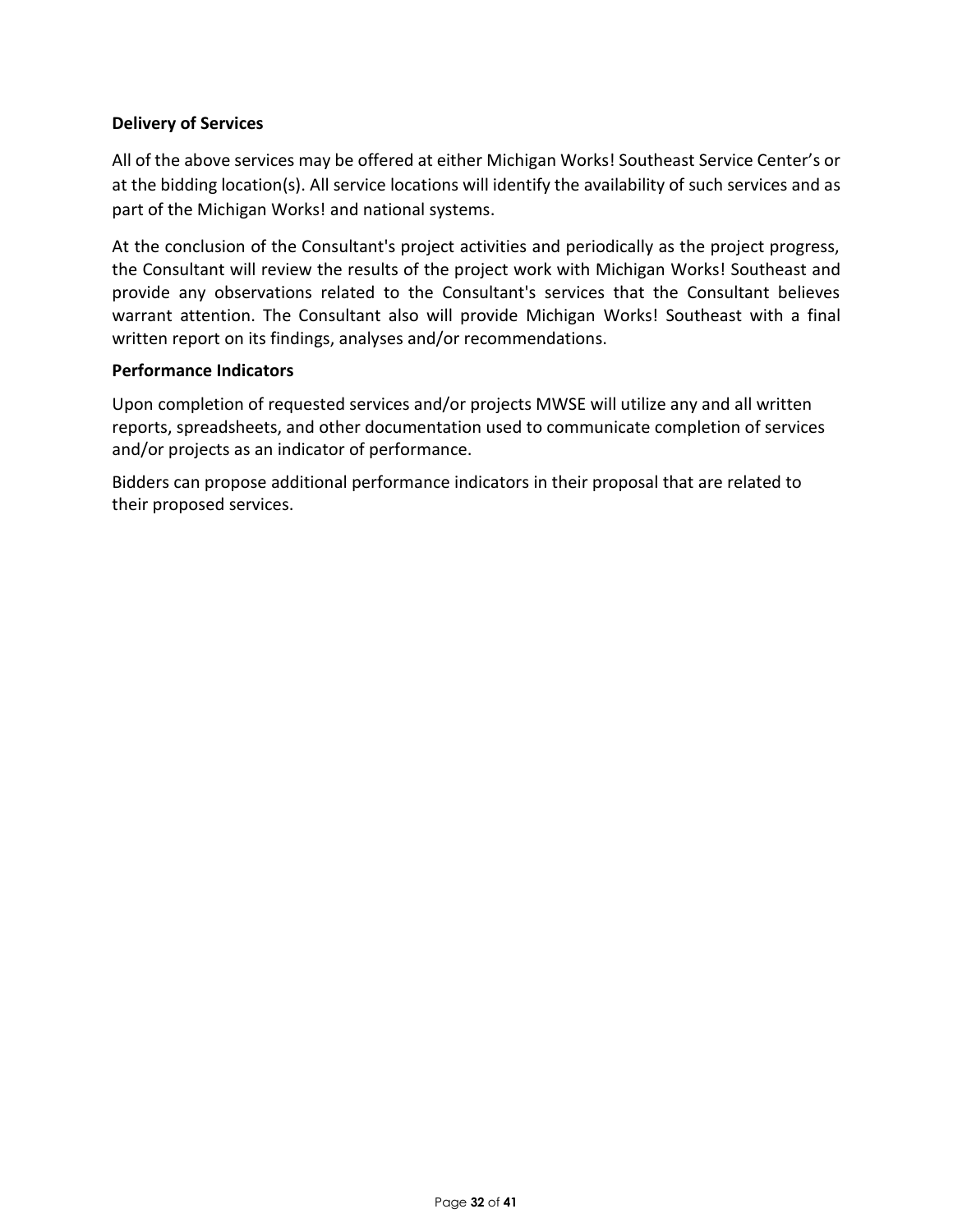# **SECTION VIII: BIDDER'S MANDATORY RESPONSE**

### **General Accounting Functions**

### **Administrative and staffing capability**

- A. Describe your proposed management plan for this project, including
	- Plans for hiring and selection of staff.
	- Plans for supervision and management of staff and program activities.
	- Plans for implementing quality systems and processes'
- B. Identify by name (if known) and job title the key staff who will be assigned to this project. Provide resumes and/or job descriptions for all staff who will be assigned to this project.
- C. Describe the bidder's past experience working with workforce programs.
- D. Describe how the bidder and/or key staff assigned to the project will manage and communicate on the project with the Michigan Works! Fiscal staff.

#### **Organizational Structure**

- A. Provide an organizational chart, which shows how the proposed services fit into your overall organizational structure. Provide a brief narrative summary of the organizational chart. *(Limit your narrative to one page).*
- B. Provide a management plan with specific goals and objectives, which describes how the proposed services will be delivered (which staff will work on the project(s) and in what capacity). *(Limit your response to two pages).*
- C. Will any portion of the program proposed be conducted by an organization other than your own (Will you be doing any sub-contracting with these funds)?

Yes \_\_\_\_\_\_\_\_\_\_\_\_No \_\_\_\_\_\_\_\_\_\_\_\_\_\_\_\_\_\_\_\_ If yes, complete the following:

Organization Name: Address: Contact Person: Title: Phone:

Role of this organization in program operations. Please include the name of the individual(s), work they will be performing, and a copy of their credentials/certification. (Include resume):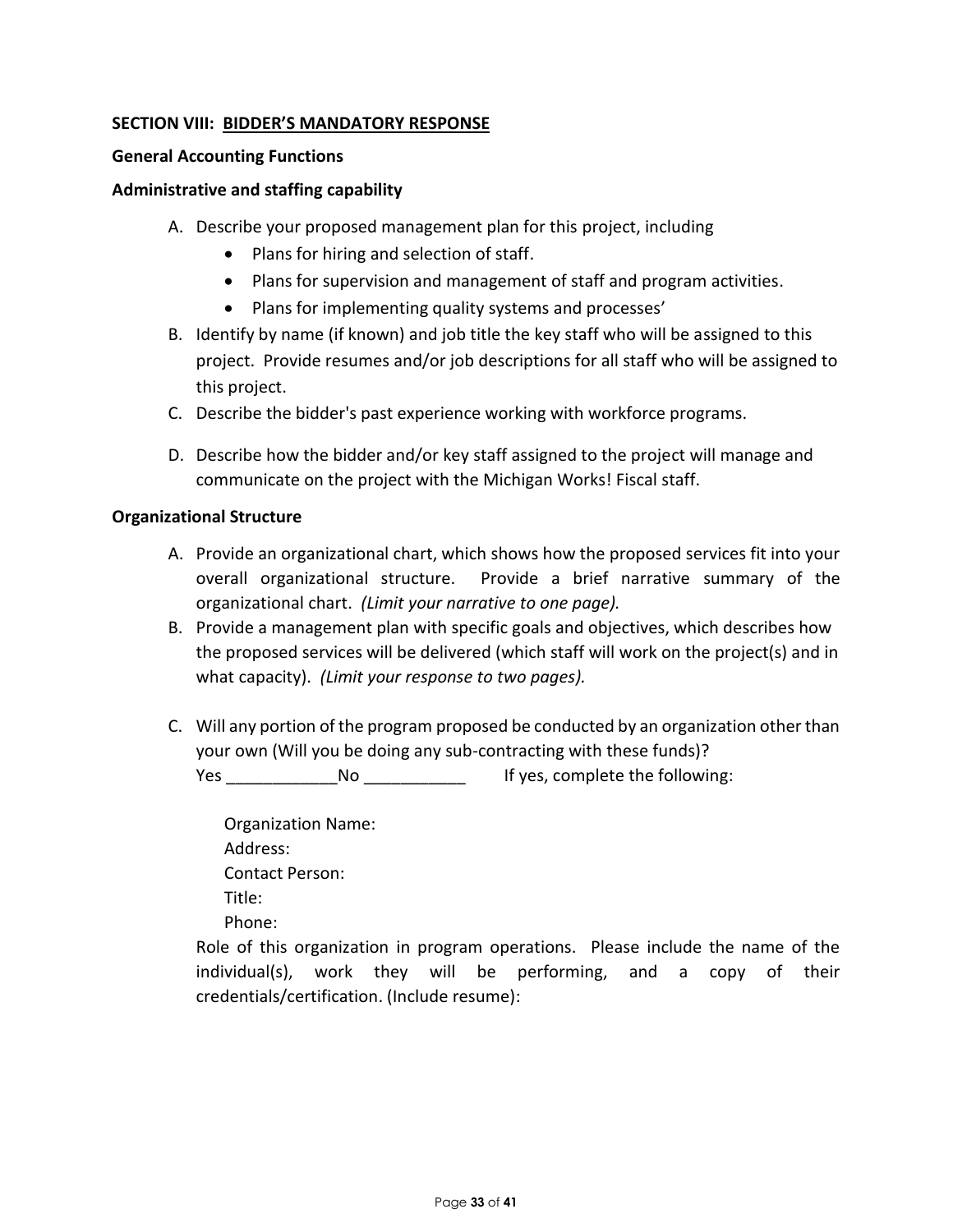### **Project Design**

Describe your proposed strategy as it relates to the Scope of Work outlined for the Audit Preparation Consultant and why your firm is the best to perform these services.

Describe your plan for presenting any findings, recommendation, and/or remediation to MWSE.

Briefly describe other financial services and/or expertise that you could provide to MWSE.

#### **Performance Indicators**

Describe your methods for reporting out the necessary information upon completing a project, please provide examples.

# **Budget and Costs**

A. Provide the date of establishment/incorporation: \_\_\_\_\_\_\_\_\_\_\_\_\_\_\_\_\_\_\_\_\_\_\_\_\_\_\_\_

B. Provide your federal Employer ID number: \_\_\_\_\_\_\_\_\_\_\_\_\_\_\_\_\_\_\_\_\_\_\_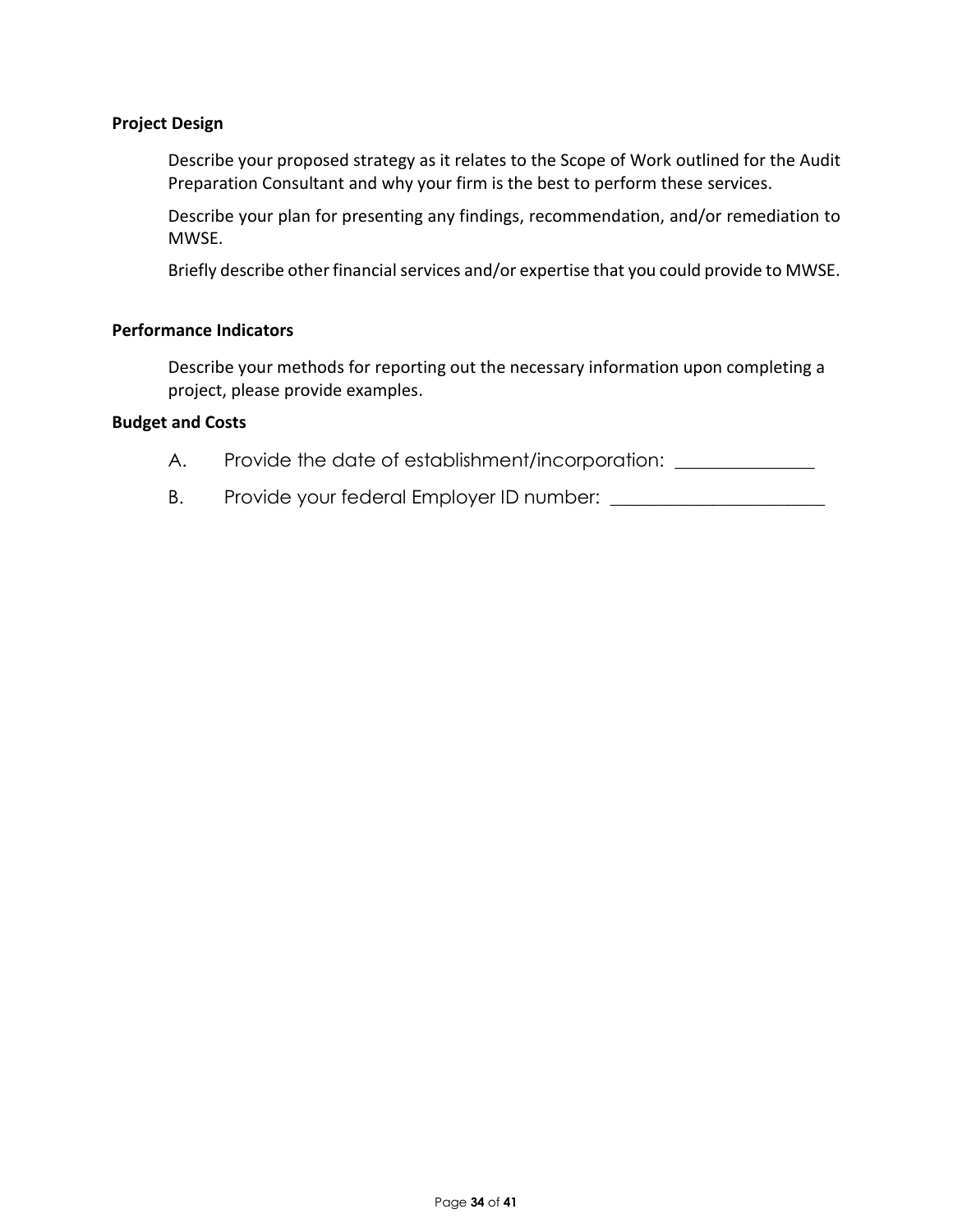#### **General Accounting Functions Budget**

# Program Budget Detail PY July 01, 2022 – June 30, 2023

General Accounting Functions

| COMPANY NAME:      |        |
|--------------------|--------|
| ADDRESS:           |        |
| PRESON:<br>CONTACT | PHONE: |

| Individual's Name and Title | Hourly<br><b>Billing</b><br>Rate | Estimated<br>Hours<br>Per Day | Estimated<br>Cost | Daily<br><b>Billing</b><br>Rate | Estimated<br>Days | Estimated<br>Cost |
|-----------------------------|----------------------------------|-------------------------------|-------------------|---------------------------------|-------------------|-------------------|
|                             |                                  |                               |                   |                                 |                   |                   |
|                             |                                  |                               |                   |                                 |                   |                   |
|                             |                                  |                               |                   |                                 |                   |                   |
|                             |                                  |                               |                   |                                 |                   |                   |
|                             |                                  |                               |                   |                                 |                   |                   |
|                             |                                  |                               |                   |                                 |                   |                   |
|                             |                                  |                               |                   |                                 |                   |                   |
|                             |                                  |                               |                   |                                 |                   |                   |
|                             |                                  |                               |                   |                                 |                   |                   |

**Attach a budget narrative or other background information to provide details or explanations of the proposed charges.**

**If desired, the budget template will be forwarded in Excel format upon request.**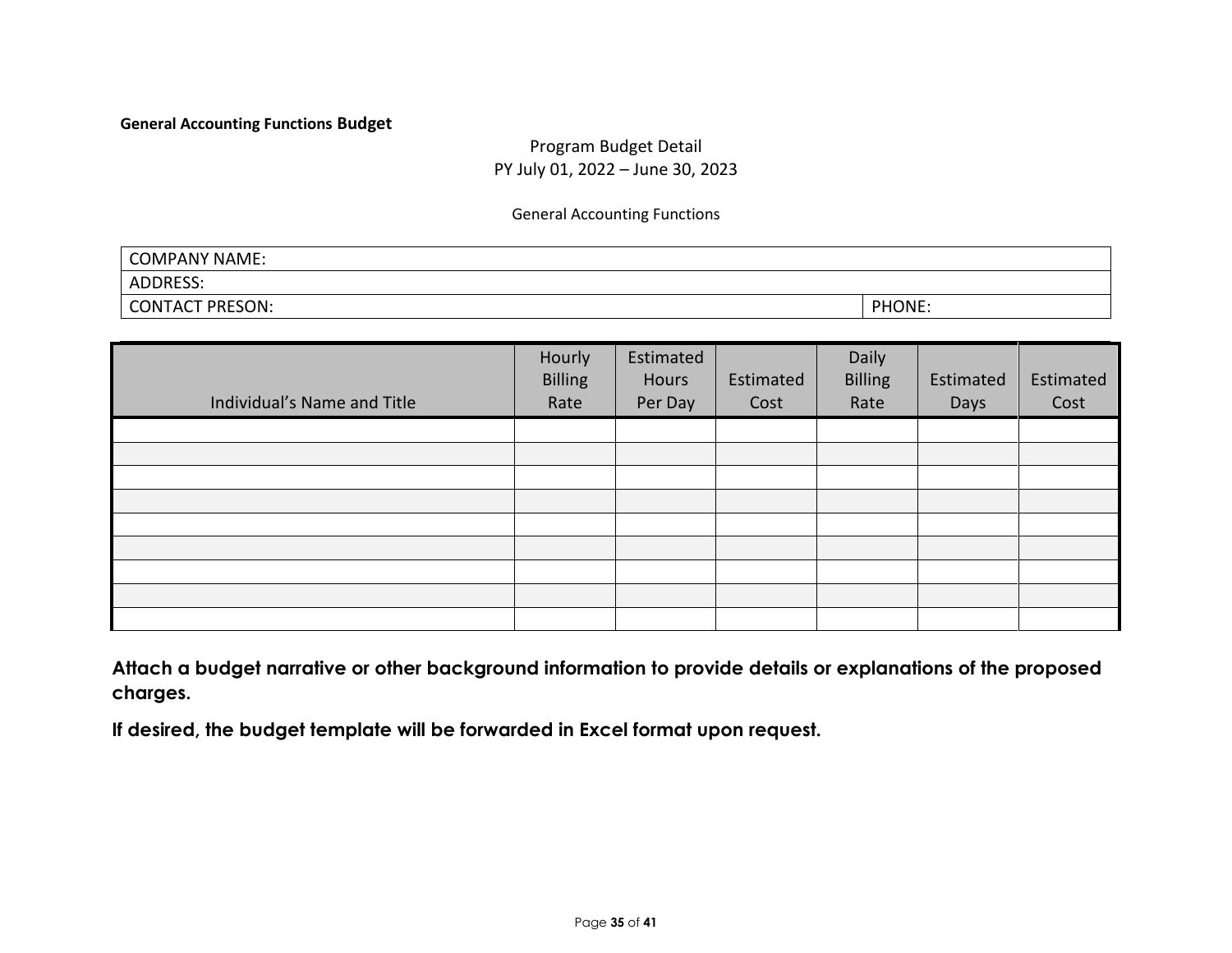# **SECTION IX SCOPE OF WORK**

# **Fiscal Consultant**

The successful bidder(s) shall provide the Michigan Works! Southeast, with advisory services in accordance with the AICPA's Statement on Standards for Consulting Services. The Consultant shall analyze the MWSE's fiscal policies and procedures and make recommendations as well as assist to ensure compliance with the laws and regulations pertaining to Michigan Works! Southeast's various funding sources and to meet Michigan Works! Southeast's internal and external record keeping and financial reporting needs. The Consultant shall provide these advisory services on an as-needed basis to the officers, managers and other Michigan Works! Southeast staff, as directed by the MWSE's Executive Director.

#### **Delivery of Services**

All of the above services may be offered at either Michigan Works! Southeast Service Center's or at the bidding location(s). All service locations will identify the availability of such services and as part of the Michigan Works! and national systems.

At the conclusion of the Consultant's project activities and periodically as the project progress, the Consultant will review the results of the project work with Michigan Works! Southeast and provide any observations related to the Consultant's services that the Consultant believes warrant attention. The Consultant also will provide Michigan Works! Southeast with a final written report on its findings, analyses and/or recommendations.

#### **Performance Indicators**

Upon completion of requested services and/or projects MWSE will utilize any and all written reports, spreadsheets, and other documentation used to communicate completion of services and/or projects as an indicator of performance.

Bidders can propose additional performance indicators in their proposal that are related to their proposed services. Bidders should propose performance goals in their proposal that are related to their proposed services.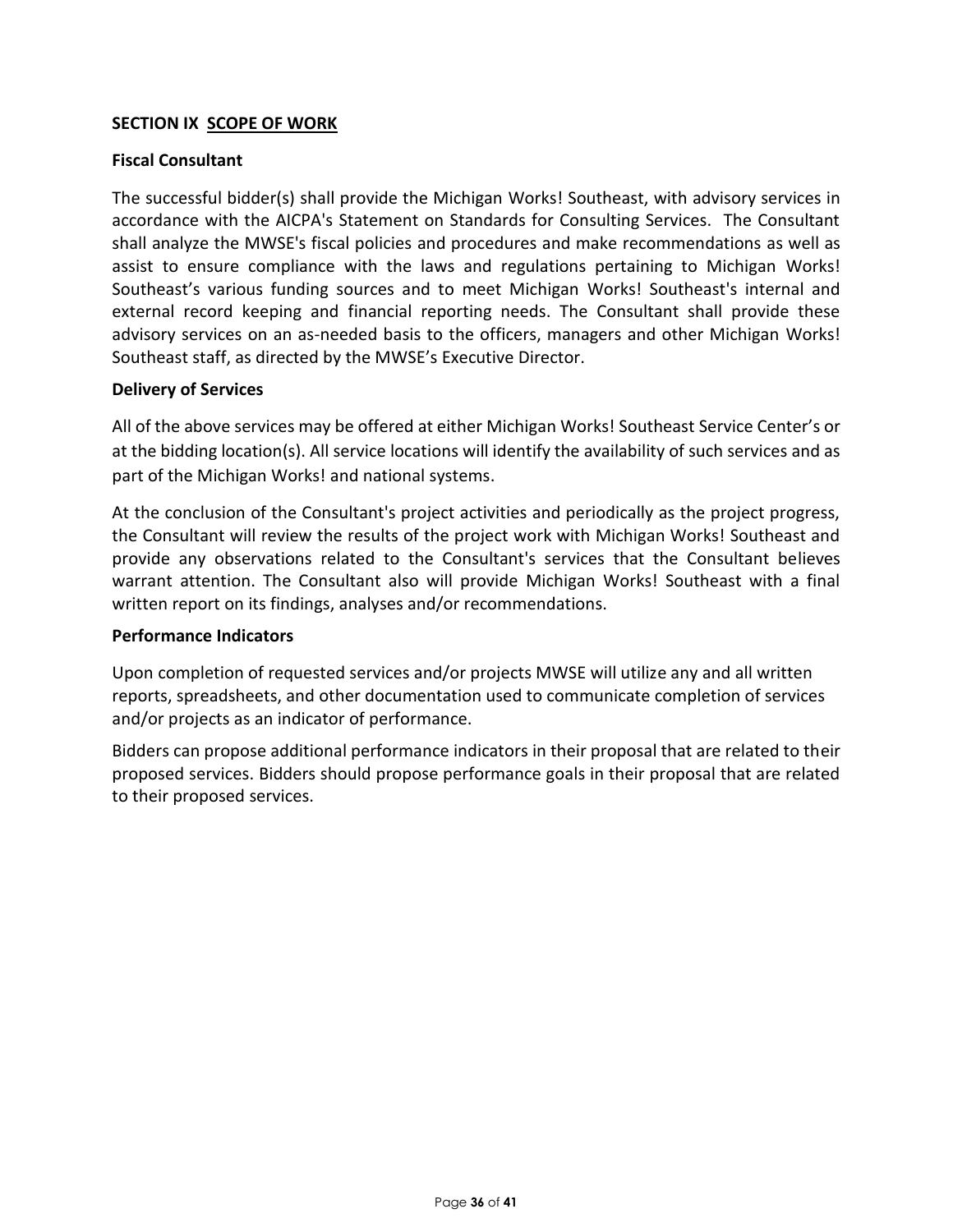# **SECTION X: BIDDER'S MANDATORY RESPONSE**

### **Fiscal Consultant**

#### **Administrative and staffing capability**

- D. Describe your proposed management plan for this project, including
	- Plans for hiring and selection of staff,
	- Plans for supervision and management of staff and program activities
	- Plans for meeting reporting requirements
- E. Identify by name (if known) and job title the key staff who will be assigned to this project. Provide resumes and/or job descriptions for all staff who will be assigned to this project.
- F. Describe the bidder's past experience partnering workforce programs.
- D. Describe how the bidder and/or key staff assigned to the project will manage and communicate on the project with the Michigan Works! Business Services staff.

#### **Organizational Structure**

- A. Provide an organizational chart, which shows how the proposed services fit into your overall organizational structure. Provide a brief narrative summary of the organizational chart. (Limit your narrative to one page).
- B. Provide a management plan with specific goals and objectives, which describes how the proposed services will be delivered (which staff will work on which programs and in what capacity). (Limit your response to two pages).
- C. Will any portion of the program proposed be conducted by an organization other than your own (Will you be doing any sub-contracting with these funds)?

Yes Mo No Res Resetting the SND Ves, complete the following:

Organization Name: Address: Contact Person: Title: Phone:

Role of this organization in program operations. Please include the name of the individual(s), work they will be performing, and a copy of their credentials/certification. (Include resume):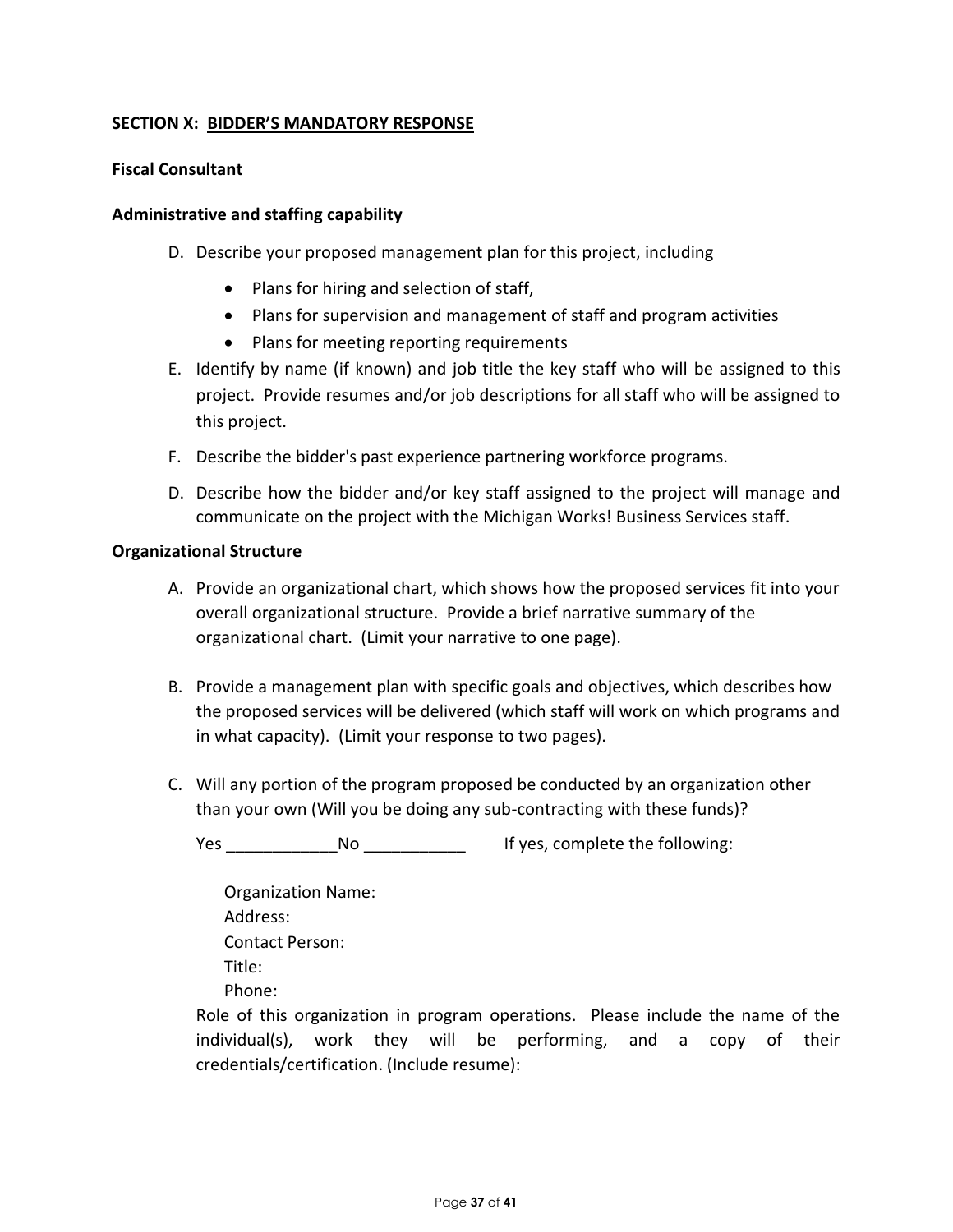### **Project Design**

Describe your proposed strategy as it relates to the Scope of Work outlined for the Fiscal Consultant and why your firm is the best to perform these services.

Describe your plan for presenting any findings, recommendation, and/or remediation to MWSE.

Briefly describe other financial services and/or expertise that you could provide to MWSE.

#### **Performance Indicators**

Describe your methods for reporting out the necessary information upon completing a project, please provide examples.

#### **Budget and Costs**

- A. Provide the date of establishment/incorporation:
- B. Provide your federal Employer ID number: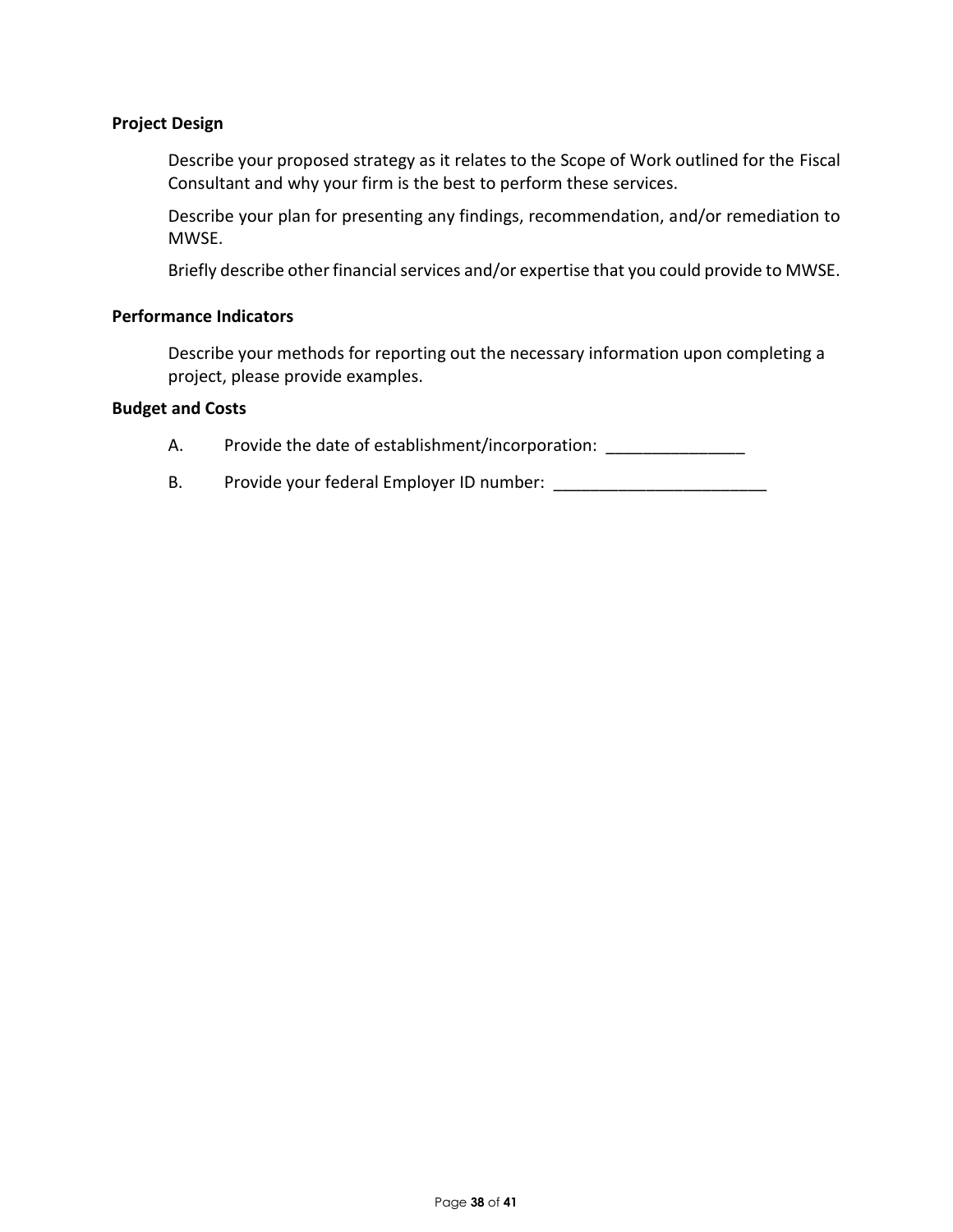# **Fiscal Consultant Budget**

# Program Budget Detail PY July 01, 2022 – June 30, 2023

# Fiscal Consultant

| <b>COMPANY NAME:</b>   |        |
|------------------------|--------|
| <b>ADDRESS:</b>        |        |
| <b>CONTACT PRESON:</b> | PHONE: |

| Individual's Name and Title | Hourly<br><b>Billing</b><br>Rate | Estimated<br>Hours<br>Per Day | Estimated<br>Cost | Daily<br><b>Billing</b><br>Rate | Estimated<br>Days | Estimated<br>Cost |
|-----------------------------|----------------------------------|-------------------------------|-------------------|---------------------------------|-------------------|-------------------|
|                             |                                  |                               |                   |                                 |                   |                   |
|                             |                                  |                               |                   |                                 |                   |                   |
|                             |                                  |                               |                   |                                 |                   |                   |
|                             |                                  |                               |                   |                                 |                   |                   |
|                             |                                  |                               |                   |                                 |                   |                   |
|                             |                                  |                               |                   |                                 |                   |                   |
|                             |                                  |                               |                   |                                 |                   |                   |
|                             |                                  |                               |                   |                                 |                   |                   |
|                             |                                  |                               |                   |                                 |                   |                   |

**Attach a budget narrative or other background information to provide details or explanations of the proposed charges.**

**If desired, the budget template will be forwarded in Excel format upon request.**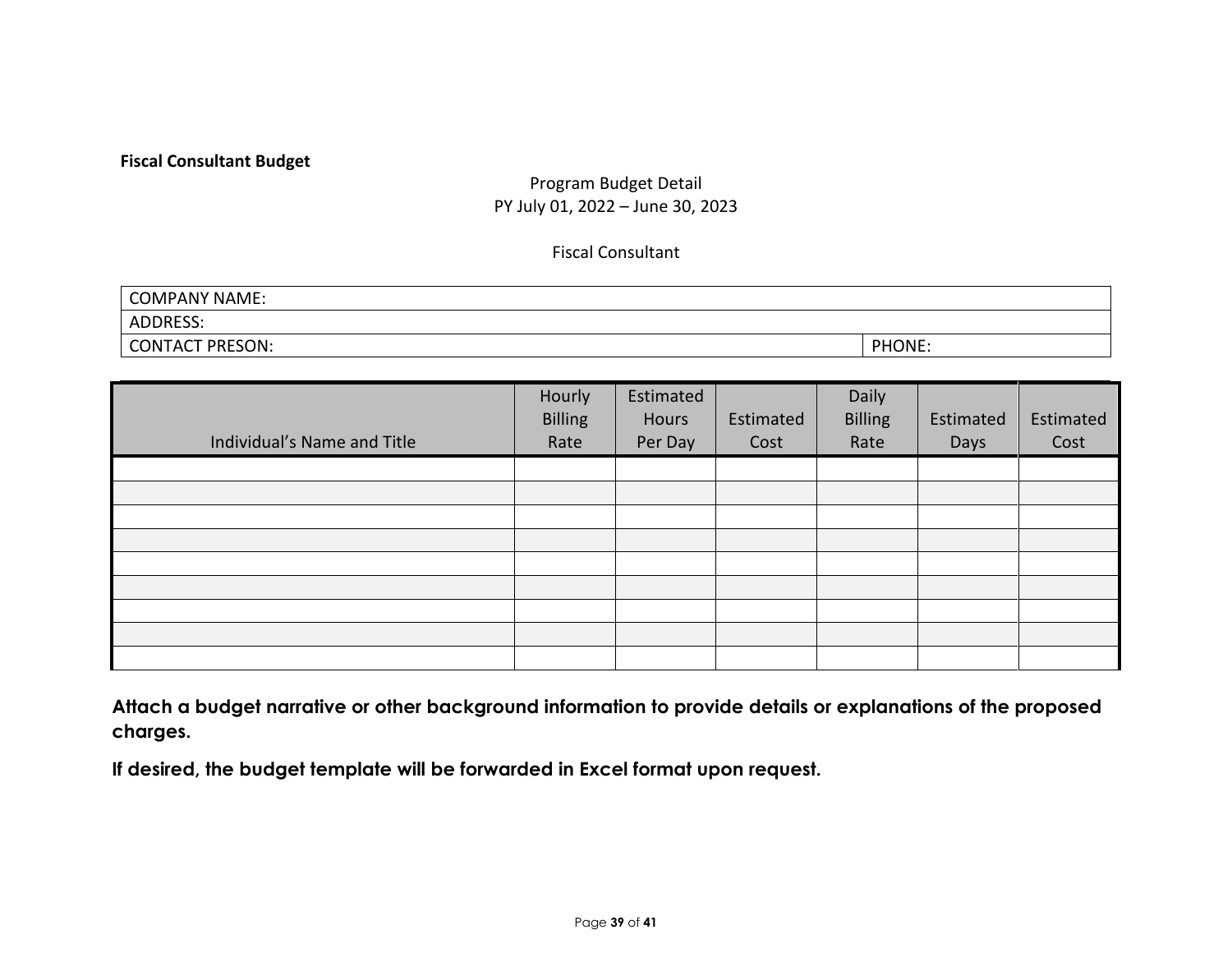# **IMPORTANT NOTICE**

# **Specialized Fiscal Services Checklist**

Make insure that you have adequately completed your proposal, which will allow speedy review for the consideration of funding, please review the following checklist of items before submitting your proposal packet to the Michigan Works! Service Center office.

- 1. Please verify the completion of **Section V: Proposal Response Forms** General Information, Organization Structure, Authorship, Funds Requested, and Service Area(s). Please verify the completion of the:
	- **Debarment Form** (appropriate signature).
	- **EQUAL OPPORTUNITY IS THE LAW Form**  (appropriate signature).
	- **LOBBYING ACTIVITIES Form** (appropriate signature).
	- **GRIEVANCE/COMPLAINT POLICY STATEMENT -** (appropriate signature).
	- **Proposal Certifications Form** (appropriate signature).
- 2. **Section VIII and/or Section X: Bidder's Mandatory Response**  Please verify that you respond to the stated question, remember to describe how each program will be delivered and confirm that all actions will be implemented. Please verify the completion of the **Budget and Costs** questions and the **General Accounting Functions and/or Fiscal Consultant Budget** sheet.

#### **Additional Instructions**

- 1. Questions regarding this RFP instructions and the submission of completed proposals may be addressed to Maggie Flaherty [mflaherty@mwse.org.](mailto:mflaherty@mwse.org)
- 2. The proposal format identifies the appropriate response length for each question. Please limit your responses to the requested length. Be specific. Adherence to this instruction helps ensure consistency, review of all proposal questions. Enter N.A. for any question which does not apply to your program. Failure to complete any required section will result in rejection or an incomplete review and tabling of your proposal, causing delay in the approval process. The bidder must adhere to the text and instructions contained in the original RFP. Changes made by the bidder to the RFP file are the responsibility of the bidder and may result in rejection of the proposal.